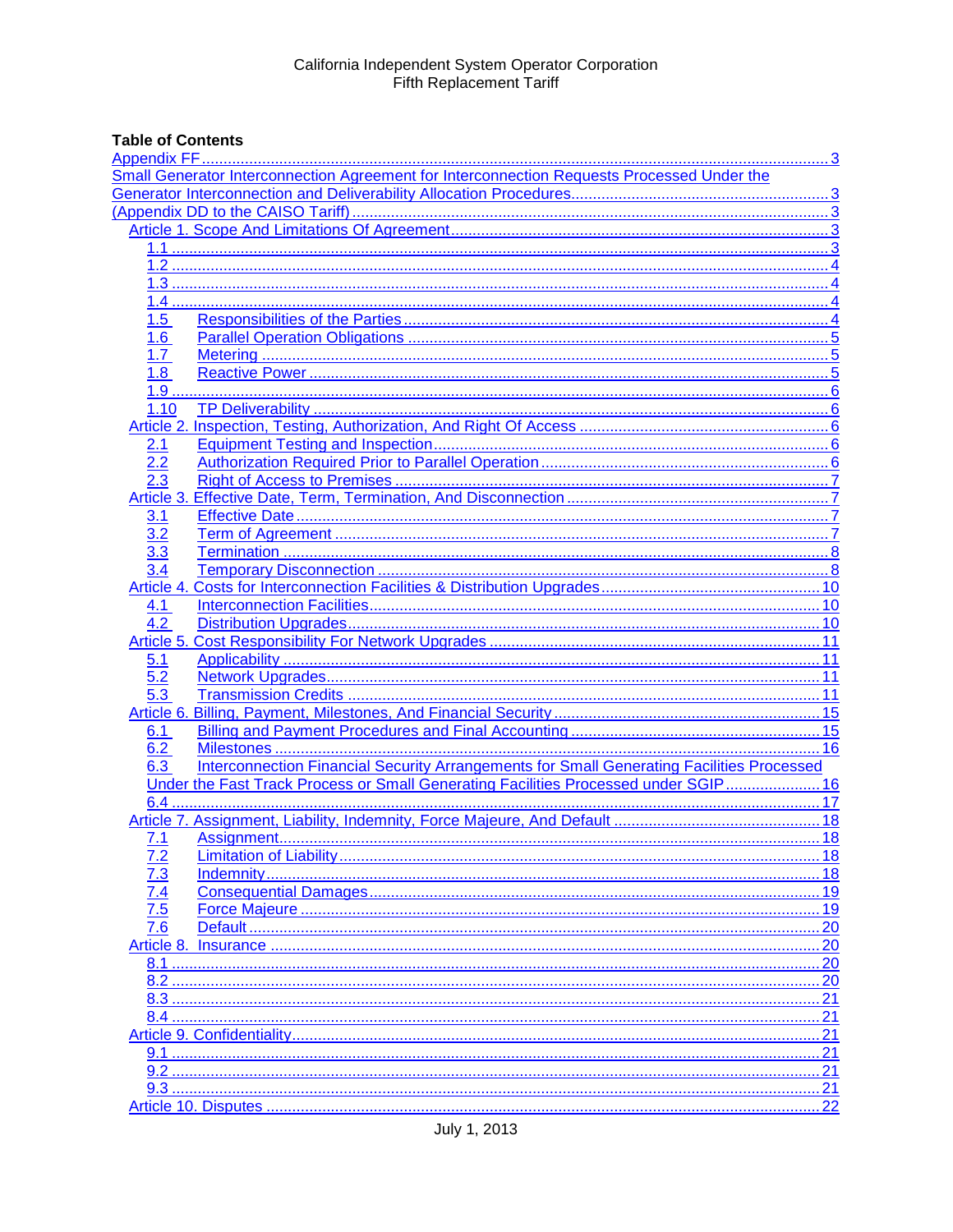|             | . 22                                                                                           |                   |
|-------------|------------------------------------------------------------------------------------------------|-------------------|
|             |                                                                                                |                   |
|             |                                                                                                |                   |
|             | 22                                                                                             |                   |
|             | 22                                                                                             |                   |
|             | 22                                                                                             |                   |
|             | 22                                                                                             |                   |
|             | 22                                                                                             |                   |
|             |                                                                                                |                   |
|             |                                                                                                |                   |
| 12.1        |                                                                                                |                   |
| 12.2        |                                                                                                |                   |
| 12.3        |                                                                                                |                   |
| 12.4        |                                                                                                |                   |
| 12.5        |                                                                                                |                   |
| 12.6        | 23                                                                                             |                   |
| 12.7        |                                                                                                |                   |
| 12.8        |                                                                                                |                   |
| 12.9        |                                                                                                |                   |
| 12.10       |                                                                                                |                   |
| 12.11       |                                                                                                |                   |
|             |                                                                                                |                   |
| 12.12       |                                                                                                |                   |
| 12.13       |                                                                                                |                   |
|             |                                                                                                |                   |
| <u>13.1</u> |                                                                                                |                   |
| 13.2        |                                                                                                |                   |
| 13.3        |                                                                                                |                   |
|             |                                                                                                |                   |
|             |                                                                                                |                   |
|             |                                                                                                |                   |
|             | 29                                                                                             |                   |
|             | 29                                                                                             |                   |
|             |                                                                                                |                   |
|             |                                                                                                |                   |
|             |                                                                                                |                   |
|             |                                                                                                |                   |
|             |                                                                                                |                   |
|             |                                                                                                |                   |
|             |                                                                                                |                   |
|             |                                                                                                | 35                |
|             |                                                                                                | 36                |
|             | Additional Operating Requirements for the CAISO Controlled Grid and Affected Systems Needed to |                   |
|             |                                                                                                |                   |
|             |                                                                                                | <u>.36</u><br>.36 |
|             |                                                                                                |                   |
|             |                                                                                                |                   |
|             |                                                                                                | 37                |
|             |                                                                                                | .37               |
|             |                                                                                                |                   |
|             |                                                                                                |                   |
|             |                                                                                                |                   |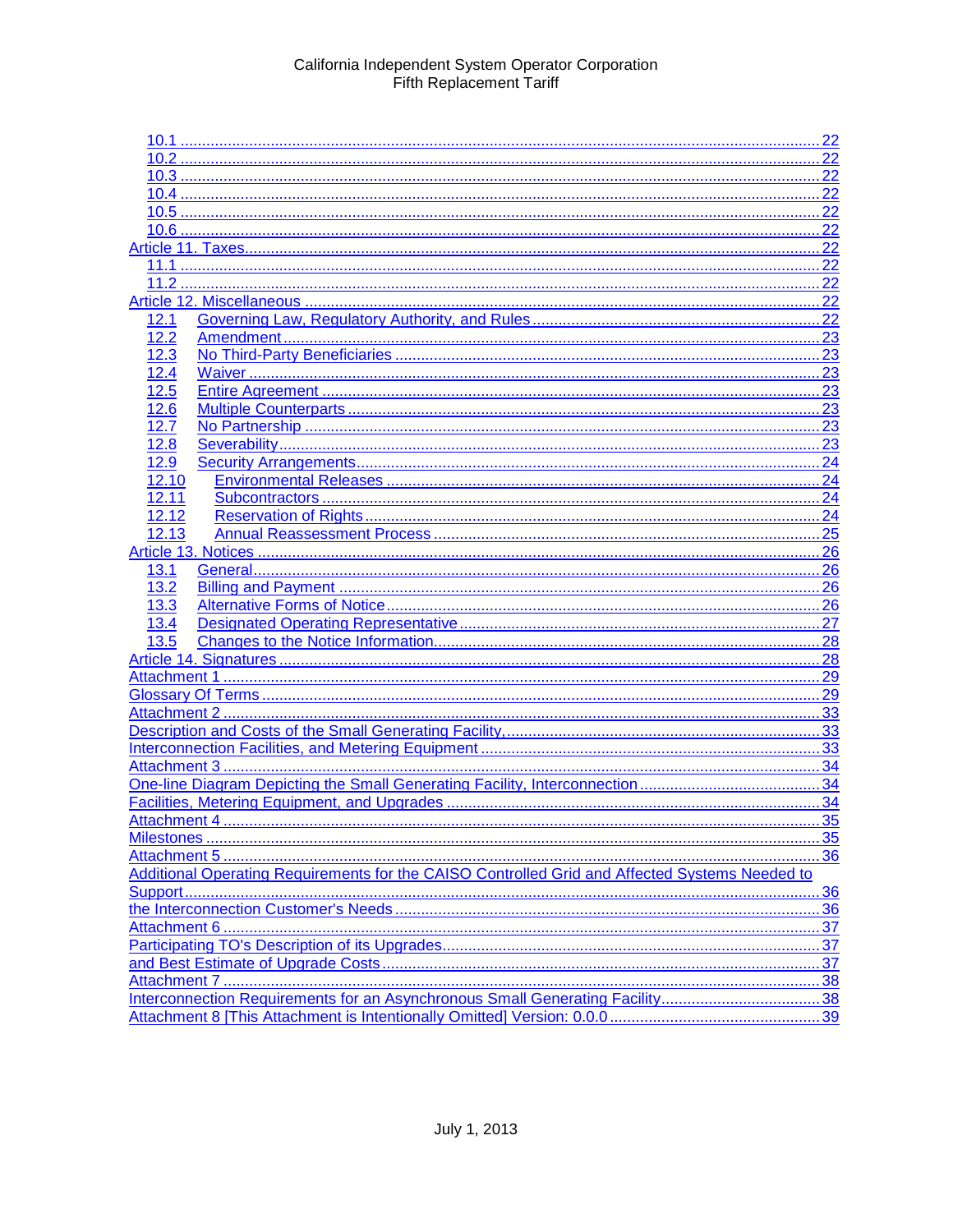#### **Appendix FF**

#### <span id="page-2-2"></span><span id="page-2-1"></span><span id="page-2-0"></span>**Small Generator Interconnection Agreement for Interconnection Requests Processed Under the Generator Interconnection and Deliverability Allocation Procedures**

#### **(Appendix DD to the CAISO Tariff)**

| This Small Generator Interconnection Agreement ("Agreement") is made and entered into this                |  |
|-----------------------------------------------------------------------------------------------------------|--|
| dav of<br>.20 .bv                                                                                         |  |
| ("Participating TO"), the California Independent System Operator Corporation, a California nonprofit      |  |
| public benefit corporation organized and existing under the laws of the State of California ("CAISO") and |  |
| ("Interconnection Customer") each                                                                         |  |
|                                                                                                           |  |

hereinafter sometimes referred to individually as "Party" or referred to collectively as the "Parties."

#### **Participating TO Information**

| Participating TO: ______________                                                                                                                                                                                               |                                                                                                                                                                                                                                |      |  |
|--------------------------------------------------------------------------------------------------------------------------------------------------------------------------------------------------------------------------------|--------------------------------------------------------------------------------------------------------------------------------------------------------------------------------------------------------------------------------|------|--|
|                                                                                                                                                                                                                                |                                                                                                                                                                                                                                |      |  |
| Address: _____________________                                                                                                                                                                                                 |                                                                                                                                                                                                                                |      |  |
| City:                                                                                                                                                                                                                          | State: with the state of the state of the state of the state of the state of the state of the state of the state of the state of the state of the state of the state of the state of the state of the state of the state of th | Zip: |  |
| Phone: the contract of the contract of the contract of the contract of the contract of the contract of the contract of the contract of the contract of the contract of the contract of the contract of the contract of the con | Fax: where the contract of the contract of the contract of the contract of the contract of the contract of the                                                                                                                 |      |  |
| E-mail Address:                                                                                                                                                                                                                |                                                                                                                                                                                                                                |      |  |

#### **CAISO Information**

| Attention:               |            |  |
|--------------------------|------------|--|
| 250 Outcropping Way      |            |  |
| Folsom, CA 95630         |            |  |
| Phone: 916-351-4400 Fax: |            |  |
| E-mail:                  | @caiso.com |  |
|                          |            |  |

#### **Interconnection Customer Information**

|                          | State: The State of the State of the State of the State of the State of the State of the State of the State of the State of the State of the State of the State of the State of the State of the State of the State of the Sta | $\mathsf{Zip:}$ |
|--------------------------|--------------------------------------------------------------------------------------------------------------------------------------------------------------------------------------------------------------------------------|-----------------|
| Phone: _________________ |                                                                                                                                                                                                                                |                 |
| E-mail Address:          | the control of the control of the control of the control of the control of the control of the control of the control of the control of the control of the control of the control of the control of the control of the control  |                 |

Interconnection Customer Queue Position No: \_\_\_\_\_\_\_\_\_\_\_\_\_\_\_\_

In consideration of the mutual covenants set forth herein, the Parties agree as follows:

#### <span id="page-2-3"></span>**Article 1. Scope And Limitations Of Agreement**

<span id="page-2-4"></span>1.1 This Agreement shall be used for all Small Generating Facility Interconnection Requests submitted under the Generator Interconnection and Transmission Allocation Procedures (GIDAP) set forth in Appendix DD except for those submitted under the 10 kW Inverter Process contained in GIDAP Appendix 7. For those Interconnection Requests, GIDAP Appendix 7 contains the terms and conditions which serve as the Interconnection Agreement.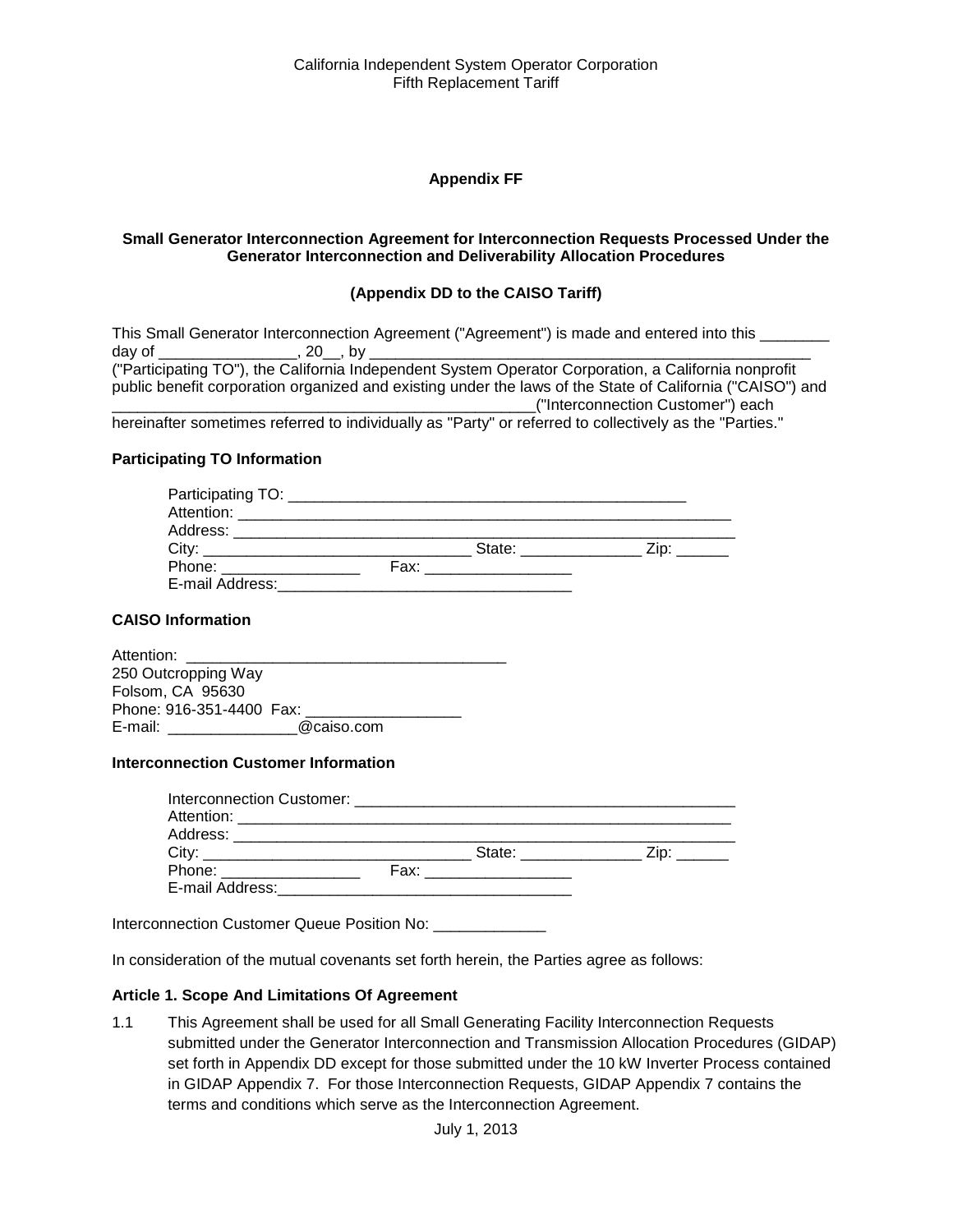- <span id="page-3-0"></span>1.2 This Agreement governs the terms and conditions under which the Interconnection Customer's Small Generating Facility will interconnect with, and operate in parallel with, the Participating TO's Transmission System.
- <span id="page-3-1"></span>1.3 This Agreement does not constitute an agreement to purchase or deliver the Interconnection Customer's power. The purchase or delivery of power and other services that the Interconnection Customer may require will be covered under separate agreements, if any. The Interconnection Customer will be responsible for separately making all necessary arrangements (including scheduling) for delivery of electricity in accordance with the CAISO Tariff.
- <span id="page-3-2"></span>1.4 Nothing in this Agreement is intended to affect any other agreement between or among the Parties.

#### <span id="page-3-3"></span>1.5 Responsibilities of the Parties

- 1.5.1 The Parties shall perform all obligations of this Agreement in accordance with all Applicable Laws and Regulations, Operating Requirements, and Good Utility Practice. The Parties shall use the Large Generator Interconnection Agreement (CAISO Tariff Appendix CC) to interpret the responsibilities of the Parties under this Agreement.
- 1.5.2 The Interconnection Customer shall construct, interconnect, operate and maintain its Small Generating Facility and construct, operate, and maintain its Interconnection Facilities in accordance with the applicable manufacturer's recommended maintenance schedule, and in accordance with this Agreement, and with Good Utility Practice.
- 1.5.3 The Participating TO shall construct, operate, and maintain its Interconnection Facilities and Upgrades in accordance with this Agreement, and with Good Utility Practice. The CAISO and the Participating TO shall cause the Participating TO's Transmission System to be operated and controlled in a safe and reliable manner and in accordance with this Agreement.
- 1.5.4 The Interconnection Customer agrees to construct its facilities or systems in accordance with applicable specifications that meet or exceed those provided by the National Electrical Safety Code, the American National Standards Institute, IEEE, Underwriter's Laboratory, and Operating Requirements in effect at the time of construction and other applicable national and state codes and standards. The Interconnection Customer agrees to design, install, maintain, and operate its Small Generating Facility so as to reasonably minimize the likelihood of a disturbance adversely affecting or impairing the system or equipment of the Participating TO and any Affected Systems. The Interconnection Customer shall comply with the Participating TO's Interconnection Handbook. In the event of a conflict between the terms of this Agreement and the terms of the Participating TO's Interconnection Handbook, the terms in this Agreement shall govern.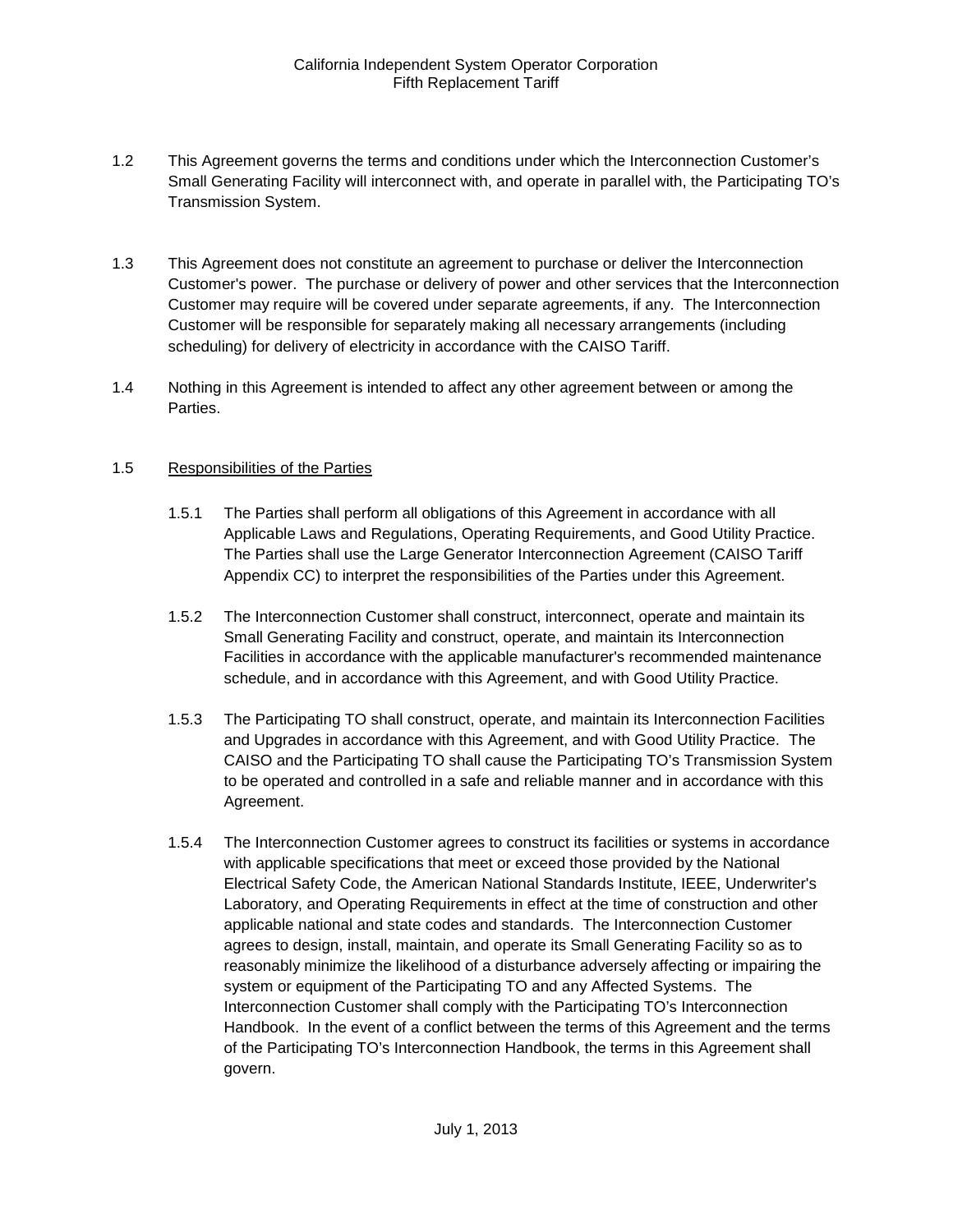- 1.5.5 Each Party shall operate, maintain, repair, and inspect, and shall be fully responsible for the facilities that it now or subsequently may own unless otherwise specified in the Attachments to this Agreement. Each Party shall be responsible for the safe installation, maintenance, repair and condition of their respective lines and appurtenances on their respective sides of the Point of Change of Ownership. The Participating TO and the Interconnection Customer, as appropriate, shall provide Interconnection Facilities that adequately protect the CAISO Controlled Grid, the Participating TO's electric system, the Participating TO's personnel, and other persons from damage and injury. The allocation of responsibility for the design, installation, operation, maintenance and ownership of Interconnection Facilities shall be delineated in the Attachments to this Agreement.
- 1.5.6 The Participating TO and the CAISO shall coordinate with Affected Systems to support the interconnection.
- 1.5.7 [This provision is intentionally omitted.]

#### <span id="page-4-0"></span>1.6 Parallel Operation Obligations

Once the Small Generating Facility has been authorized to commence parallel operation, the Interconnection Customer shall abide by all rules and procedures pertaining to the parallel operation of the Small Generating Facility in the CAISO Balancing Authority Area, including, but not limited to; 1) the rules and procedures concerning the operation of generation set forth in the CAISO Tariff for the CAISO Controlled Grid and; 2) the Operating Requirements set forth in Attachment 5 of this Agreement.

# <span id="page-4-1"></span>1.7 Metering

The Interconnection Customer shall be responsible for the reasonable and necessary cost for the purchase, installation, operation, maintenance, testing, repair, and replacement of metering and data acquisition equipment specified in Attachments 2 and 3 of this Agreement. The Interconnection Customer's metering (and data acquisition, as required) equipment shall conform to applicable industry rules and Operating Requirements.

#### <span id="page-4-2"></span>1.8 Reactive Power

- 1.8.1 The Interconnection Customer shall design its Small Generating Facility to maintain a composite power delivery at continuous rated power output at the terminals of each generating unit at a power factor within the range of 0.95 leading to 0.90 lagging, unless the CAISO has established different requirements that apply to all similarly situated generators in the CAISO Balancing Authority Area on a comparable basis. The requirements of this paragraph shall not apply to asynchronous generators and the requirements of Attachment 7 shall apply instead.
- 1.8.2 Payment to the Interconnection Customer for reactive power that the Small Generating Facility provides or absorbs when the CAISO requests the Interconnection Customer to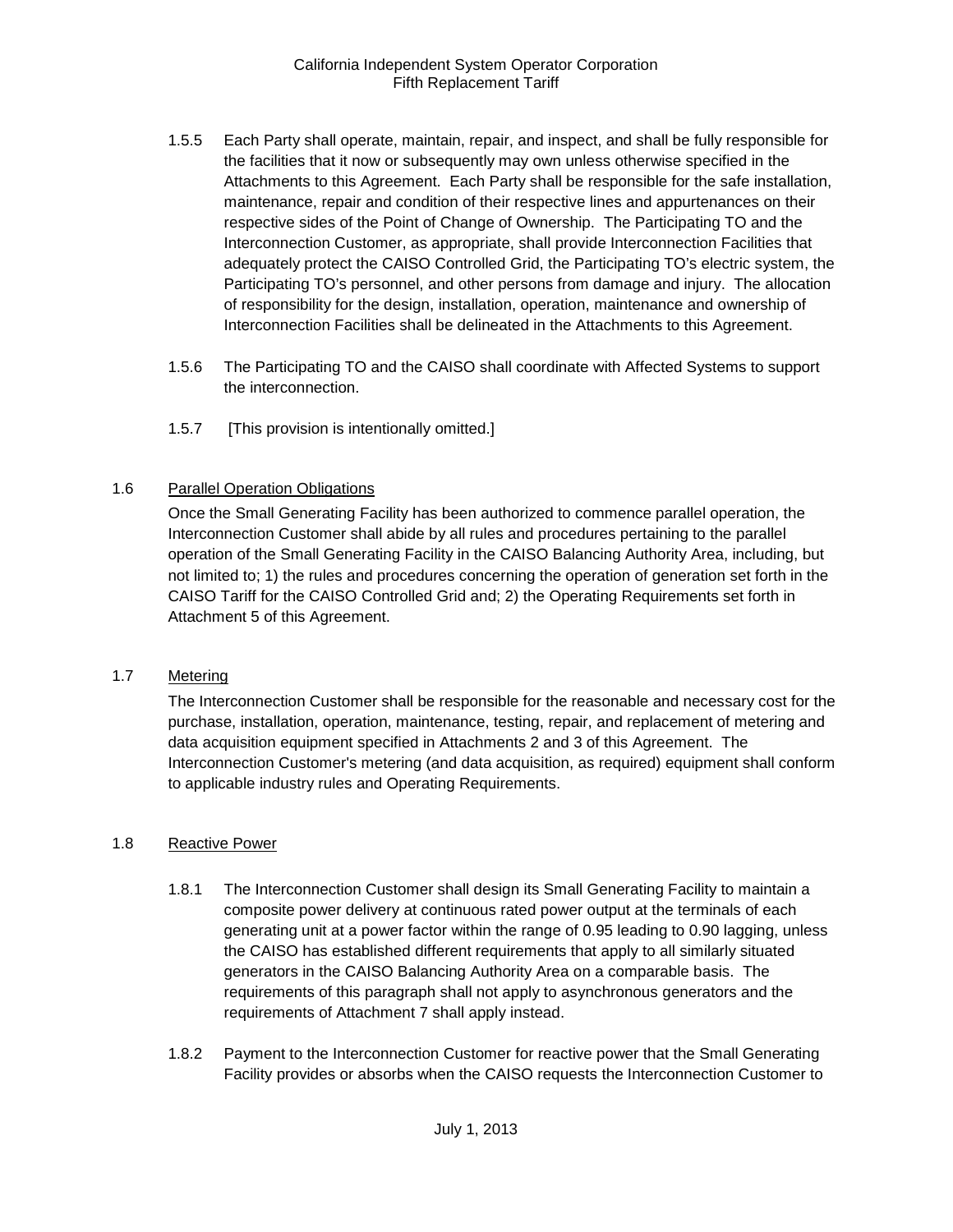operate its Small Generating Facility outside the range specified in Article 1.8.1 will be made by the CAISO in accordance with the applicable provisions of the CAISO Tariff.

<span id="page-5-0"></span>1.9 Capitalized terms used herein shall have the meanings specified in the Glossary of Terms in Attachment 1 or the body of this Agreement.

#### <span id="page-5-1"></span>1.10 TP Deliverability

To the extent that an Interconnection Customer is eligible for and has been allocated TP Deliverability pursuant to Section 8.9 of the GIDAP, the Interconnection Customer's right to retain such allocated TP Deliverability shall be contingent upon satisfying the obligations set forth in Section 8.9.3 of the GIDAP.

#### <span id="page-5-2"></span>**Article 2. Inspection, Testing, Authorization, And Right Of Access**

#### <span id="page-5-3"></span>2.1 Equipment Testing and Inspection

- 2.1.1 The Interconnection Customer shall test and inspect its Small Generating Facility and Interconnection Facilities prior to interconnection. The Interconnection Customer shall notify the Participating TO and the CAISO of such activities no fewer than five (5) Business Days (or as may be agreed to by the Parties) prior to such testing and inspection. Testing and inspection shall occur on a Business Day. The Participating TO and the CAISO may, at their own expense, send qualified personnel to the Small Generating Facility site to inspect the interconnection and observe the testing. The Interconnection Customer shall provide the Participating TO and the CAISO a written test report when such testing and inspection is completed.
- 2.1.2 The Participating TO and the CAISO shall provide the Interconnection Customer written acknowledgment that they have received the Interconnection Customer's written test report. Such written acknowledgment shall not be deemed to be or construed as any representation, assurance, guarantee, or warranty by the Participating TO or the CAISO of the safety, durability, suitability, or reliability of the Small Generating Facility or any associated control, protective, and safety devices owned or controlled by the Interconnection Customer or the quality of power produced by the Small Generating Facility.

#### <span id="page-5-4"></span>2.2 Authorization Required Prior to Parallel Operation

2.2.1 The Participating TO and the CAISO shall use Reasonable Efforts to list applicable parallel operation requirements in Attachment 5 of this Agreement. Additionally, the Participating TO and the CAISO shall notify the Interconnection Customer of any changes to these requirements as soon as they are known. The Participating TO and the CAISO shall make Reasonable Efforts to cooperate with the Interconnection Customer in meeting requirements necessary for the Interconnection Customer to commence parallel operations by the in-service date.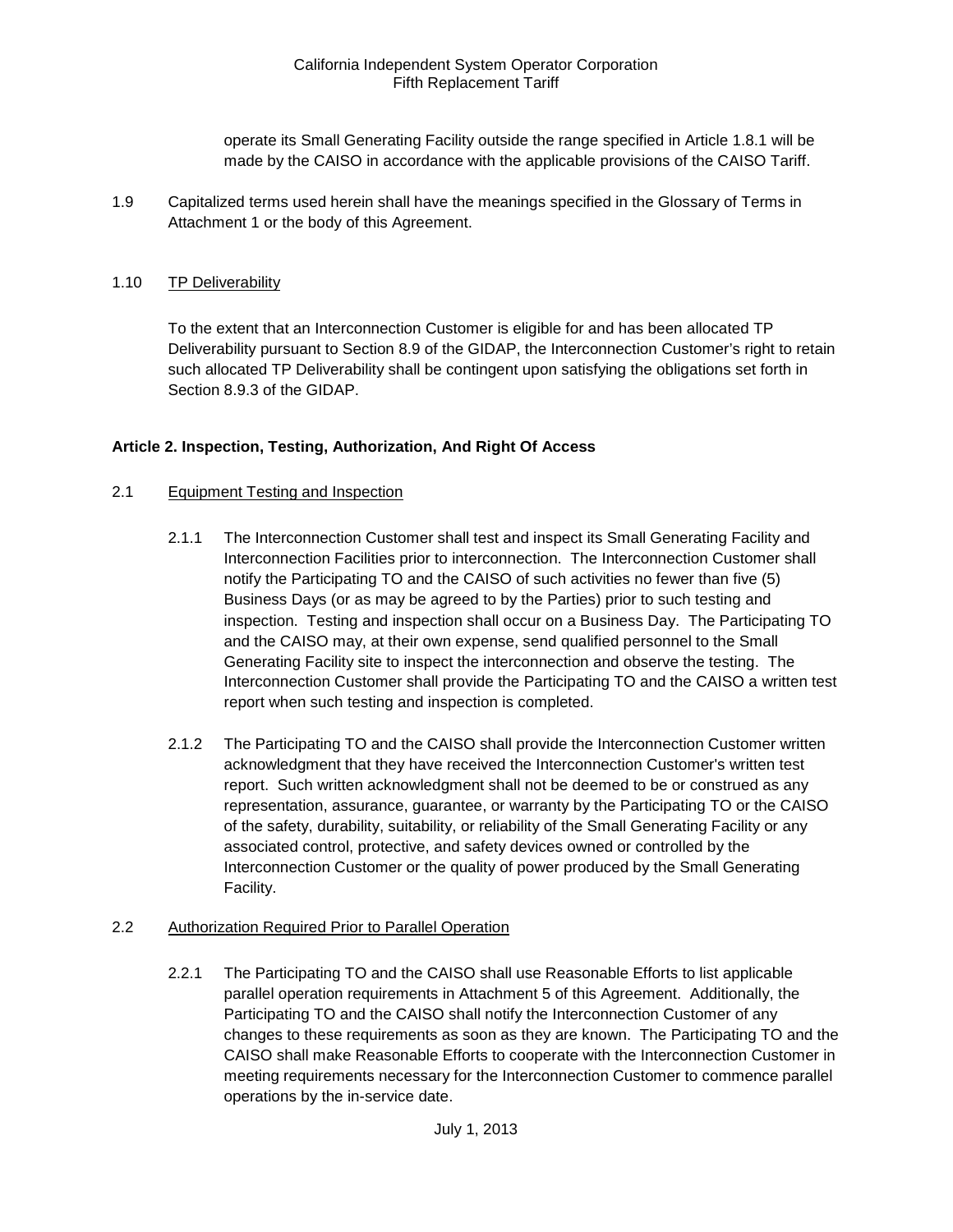2.2.2 The Interconnection Customer shall not operate its Small Generating Facility in parallel with the Participating TO's Transmission System without prior written authorization of the Participating TO. The Participating TO will provide such authorization to the Interconnection Customer and the CAISO once the Participating TO receives notification that the Interconnection Customer has complied with all applicable parallel operation requirements. Such authorization shall not be unreasonably withheld, conditioned, or delayed.

#### <span id="page-6-0"></span>2.3 Right of Access to Premises

- 2.3.1 Upon reasonable notice, the Participating TO and the CAISO may send a qualified person to the premises of the Interconnection Customer at or immediately before the time the Small Generating Facility first produces energy to inspect the interconnection, and observe the commissioning of the Small Generating Facility (including any required testing), startup, and operation for a period of up to three (3) Business Days after initial start-up of the unit. In addition, the Interconnection Customer shall notify the Participating TO and the CAISO at least five (5) Business Days prior to conducting any on-site verification testing of the Small Generating Facility.
- 2.3.2 Following the initial inspection process described above, at reasonable hours, and upon reasonable notice, or at any time without notice in the event of an emergency or hazardous condition, the Participating TO and the CAISO shall have access to the Interconnection Customer's premises for any reasonable purpose in connection with the performance of the obligations imposed on it by this Agreement or if necessary to meet its legal obligation to provide service to its customers.
- 2.3.3 Each Party shall be responsible for its own costs associated with following this article.

#### <span id="page-6-1"></span>**Article 3. Effective Date, Term, Termination, And Disconnection**

<span id="page-6-2"></span>3.1 Effective Date

This Agreement shall become effective upon execution by the Parties subject to acceptance by FERC (if applicable), or if filed unexecuted, upon the date specified by the FERC. The Participating TO and the CAISO shall promptly file this Agreement with the FERC upon execution, if required.

#### <span id="page-6-3"></span>3.2 Term of Agreement

This Agreement shall become effective on the Effective Date and shall remain in effect for a period of \_\_\_\_ years from the Effective Date (term specified in individual agreements to be ten (10) years or such other longer period as the Interconnection Customer may request) and shall be automatically renewed for each successive one-year period thereafter, unless terminated earlier in accordance with Article 3.3 of this Agreement.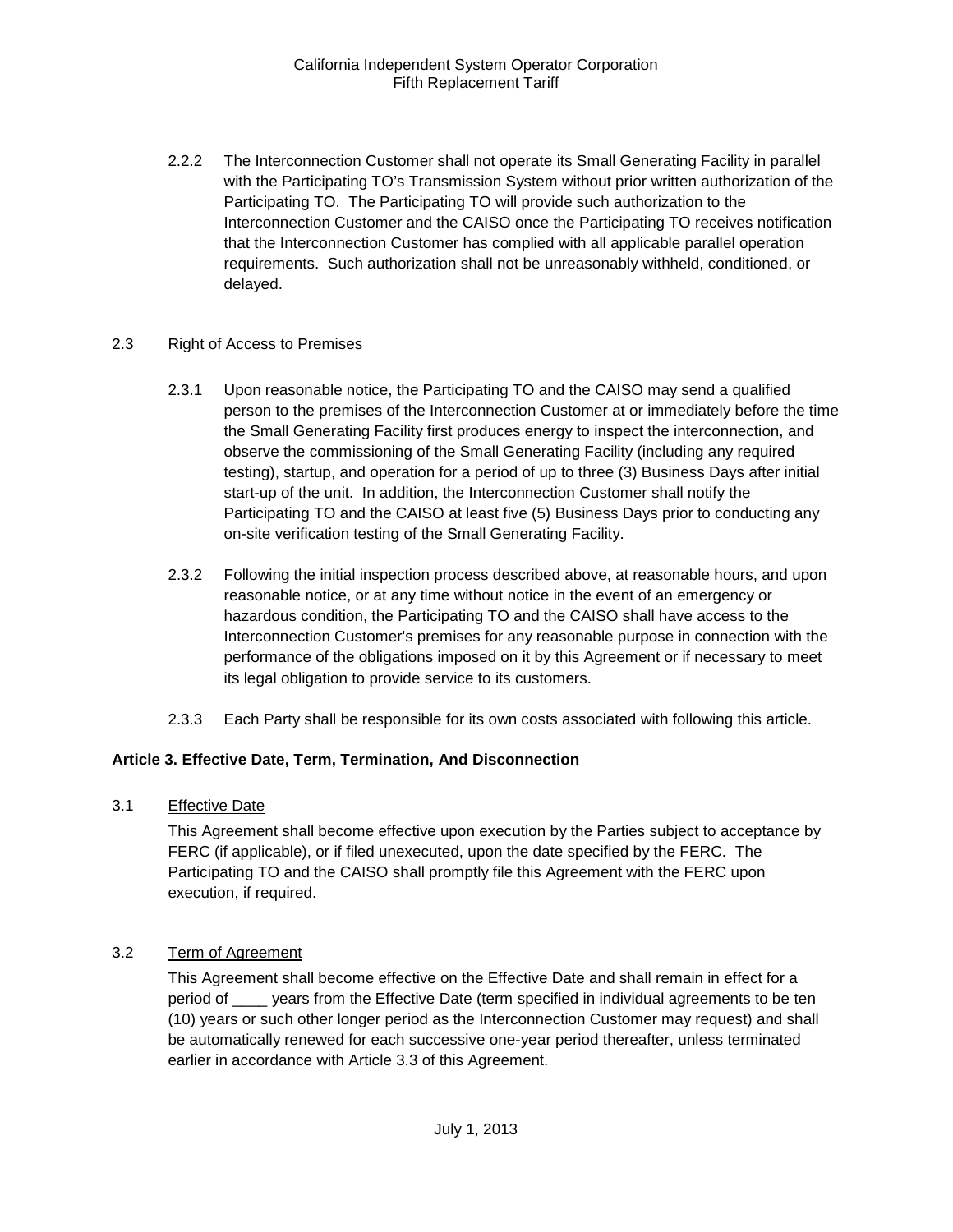### <span id="page-7-0"></span>3.3 Termination

No termination shall become effective until the Parties have complied with all Applicable Laws and Regulations applicable to such termination, including the filing with FERC of a notice of termination of this Agreement (if required), which notice has been accepted for filing by FERC.

- 3.3.1 The Interconnection Customer may terminate this Agreement at any time by giving the Participating TO and the CAISO twenty (20) Business Days written notice.
- 3.3.2 Any Party may terminate this Agreement after Default pursuant to Article 7.6.
- 3.3.3 Upon termination of this Agreement, the Small Generating Facility will be disconnected from the CAISO Controlled Grid. All costs required to effectuate such disconnection shall be borne by the terminating Party, unless such termination resulted from the nonterminating Party's Default of this Agreement or such non-terminating Party otherwise is responsible for these costs under this Agreement.
- 3.3.4 The termination of this Agreement shall not relieve any Party of its liabilities and obligations, owed or continuing at the time of termination.
- 3.3.5 The provisions of this article shall survive termination or expiration of this Agreement.

# <span id="page-7-1"></span>3.4 Temporary Disconnection

Temporary disconnection of the Small Generating Facility or associated Interconnection Facilities shall continue only for so long as reasonably necessary under Good Utility Practice.

# 3.4.1 Emergency Conditions

"Emergency Condition" shall mean a condition or situation: (1) that in the judgment of the Party making the claim is imminently likely to endanger life or property; (2) that, in the case of the CAISO, is imminently likely (as determined in a non-discriminatory manner) to cause a material adverse effect on the security of, or damage to, the CAISO Controlled Grid or the electric systems of others to which the CAISO Controlled Grid is directly connected; (3) that, in the case of the Participating TO, is imminently likely (as determined in a non-discriminatory manner) to cause a material adverse effect on the security of, or damage to, the Participating TO's Transmission System, the Participating TO's Interconnection Facilities, Distribution System, or the electric systems of others to which the Participating TO's electric system is directly connected; or (4) that, in the case of the Interconnection Customer, is imminently likely (as determined in a nondiscriminatory manner) to cause a material adverse effect on the security of, or damage to, the Small Generating Facility or the Interconnection Customer's Interconnection Facilities. Under Emergency Conditions, the CAISO or the Participating TO may immediately suspend interconnection service and temporarily disconnect the Small Generating Facility. The Participating TO or the CAISO shall notify the Interconnection Customer promptly when it becomes aware of an Emergency Condition that may reasonably be expected to affect the Interconnection Customer's operation of the Small Generating Facility or the Interconnection Customer's Interconnection Facilities. The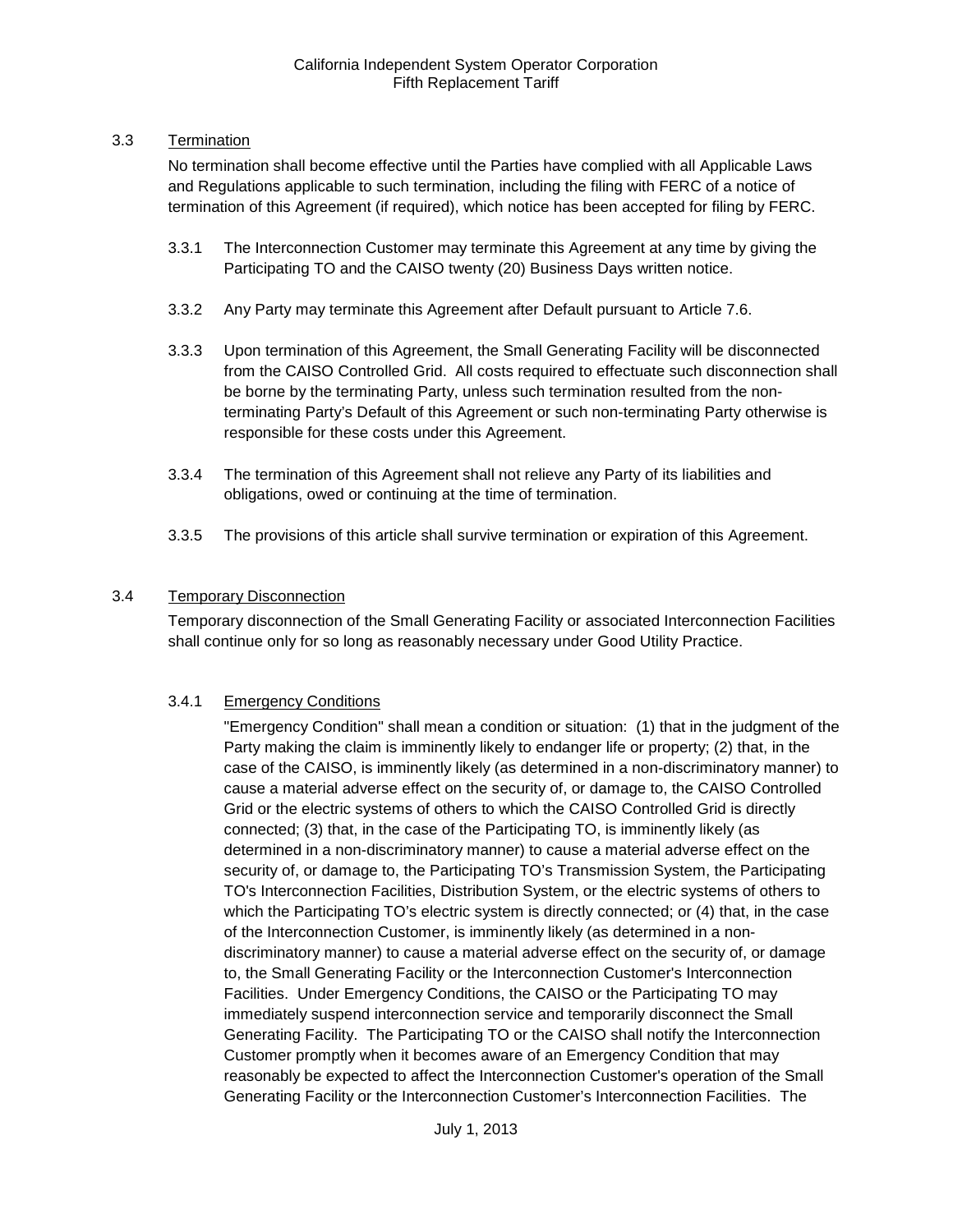Interconnection Customer shall notify the Participating TO and the CAISO promptly when it becomes aware of an Emergency Condition that may reasonably be expected to affect the CAISO Controlled Grid, the Participating TO's Interconnection Facilities, or any Affected Systems. To the extent information is known, the notification shall describe the Emergency Condition, the extent of the damage or deficiency, the expected effect on the operation of the Interconnection Customer's or Participating TO's facilities and operations, its anticipated duration, and the necessary corrective action.

# 3.4.2 Routine Maintenance, Construction, and Repair

The Participating TO or the CAISO may interrupt interconnection service or curtail the output of the Small Generating Facility and temporarily disconnect the Small Generating Facility from the CAISO Controlled Grid when necessary for routine maintenance, construction, and repairs on the CAISO Controlled Grid or the Participating TO's electric system. The Party scheduling the interruption shall provide the Interconnection Customer with (5) five Business Days notice prior to such interruption. The Party scheduling the interruption shall use Reasonable Efforts to coordinate such reduction or temporary disconnection with the Interconnection Customer.

The Interconnection Customer shall update its planned maintenance schedules in accordance with the CAISO Tariff. The CAISO may request the Interconnection Customer to reschedule its maintenance as necessary to maintain the reliability of the CAISO Controlled Grid in accordance with the CAISO Tariff. Such planned maintenance schedules and updates and changes to such schedules shall be provided by the Interconnection Customer to the Participating TO concurrently with their submittal to the CAISO.

# 3.4.3 Forced Outages

During any forced outage, the Participating TO or the CAISO may suspend Interconnection Service to effect immediate repairs on the CAISO Controlled Grid or the Participating TO's electric system. The Participating TO or the CAISO shall use Reasonable Efforts to provide the Interconnection Customer with prior notice. If prior notice is not given, the Participating TO or the CAISO shall, upon request, provide the Interconnection Customer written documentation after the fact explaining the circumstances of the disconnection. The Interconnection Customer shall notify CAISO, as soon as practicable, of all forced outages or reductions of the Small Generating Facility in accordance with the CAISO Tariff.

# 3.4.4 Adverse Operating Effects

The Participating TO or the CAISO shall notify the Interconnection Customer as soon as practicable if, based on Good Utility Practice, operation of the Small Generating Facility may cause disruption or deterioration of service to other customers served from the same electric system, or if operating the Small Generating Facility could cause damage to the CAISO Controlled Grid, the Participating TO's Transmission System or Affected Systems.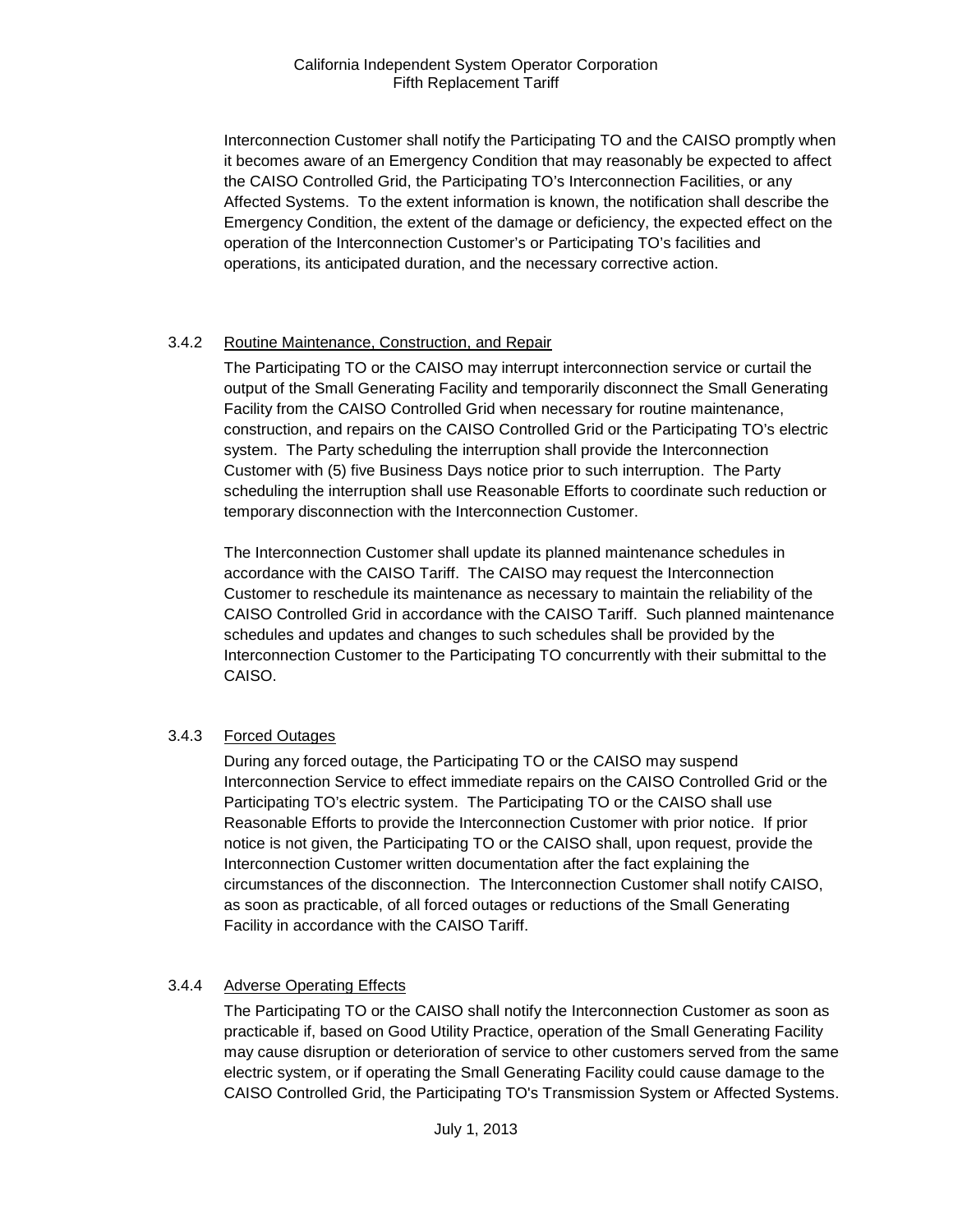Supporting documentation used to reach the decision to disconnect shall be provided to the Interconnection Customer upon request. If, after notice, the Interconnection Customer fails to remedy the adverse operating effect within a reasonable time, the Participating TO or the CAISO may disconnect the Small Generating Facility. The Participating TO or the CAISO shall provide the Interconnection Customer with (5) five Business Day notice of such disconnection, unless the provisions of Article 3.4.1 apply.

# 3.4.5 Modification of the Small Generating Facility

The Interconnection Customer must receive written authorization from the Participating TO and the CAISO before making any change to the Small Generating Facility that may have a material impact on the safety or reliability of the CAISO Controlled Grid or the Participating TO's electric system. Such authorization shall not be unreasonably withheld. Modifications shall be done in accordance with Good Utility Practice. If the Interconnection Customer makes such modification without the Participating TO's and the CAISO's prior written authorization, the Participating TO or the CAISO shall have the right to temporarily disconnect the Small Generating Facility.

# 3.4.6 Reconnection

The Parties shall cooperate with each other to restore the Small Generating Facility, Interconnection Facilities, the Participating TO's electric system, and the CAISO Controlled Grid to their normal operating state as soon as reasonably practicable following a temporary disconnection.

# <span id="page-9-0"></span>**Article 4. Costs for Interconnection Facilities & Distribution Upgrades**

# <span id="page-9-1"></span>4.1 Interconnection Facilities

- 4.1.1 The Interconnection Customer shall pay for the cost of the Interconnection Facilities itemized in Attachment 2 of this Agreement. The Participating TO shall provide a best estimate cost, including overheads, for the purchase and construction of its Interconnection Facilities and provide a detailed itemization of such costs. Costs associated with Interconnection Facilities may be shared with other entities that may benefit from such facilities by agreement of the Interconnection Customer, such other entities, the CAISO, and the Participating TO.
- 4.1.2 The Interconnection Customer shall be responsible for its share of all reasonable expenses, including overheads, associated with (1) owning, operating, maintaining, repairing, and replacing its own Interconnection Facilities, and (2) operating, maintaining, repairing, and replacing the Participating TO's Interconnection Facilities.

#### <span id="page-9-2"></span>4.2 Distribution Upgrades

The Participating TO shall design, procure, construct, install, and own the Distribution Upgrades described in Attachment 6 of this Agreement. If the Participating TO and the Interconnection Customer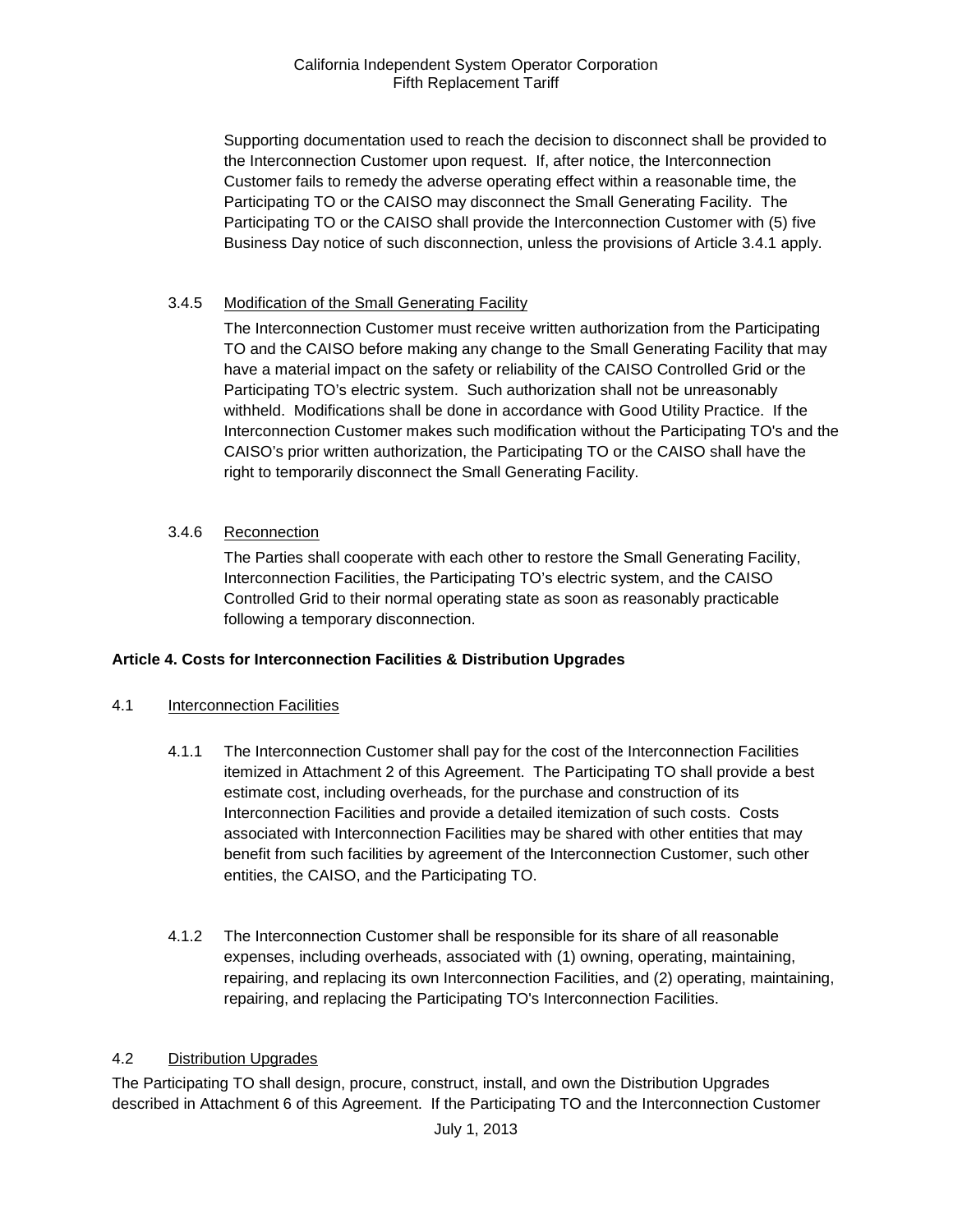agree, the Interconnection Customer may construct Distribution Upgrades that are located on land owned by the Interconnection Customer. The actual cost of the Distribution Upgrades, including overheads, shall be directly assigned to the Interconnection Customer.

### <span id="page-10-0"></span>**Article 5. Cost Responsibility For Network Upgrades**

#### <span id="page-10-1"></span>5.1 Applicability

No portion of this Article 5 shall apply unless the interconnection of the Small Generating Facility requires Network Upgrades.

#### <span id="page-10-2"></span>5.2 Network Upgrades

The Participating TO shall design, procure, construct, install, and own the Network Upgrades described in Attachment 6 of this Agreement, except for Merchant Network Upgrades. If the Participating TO and the Interconnection Customer agree, the Interconnection Customer may construct Network Upgrades that are located on land owned by the Interconnection Customer. The actual cost of the Network Upgrades, including overheads, shall be borne initially by the Interconnection Customer. For costs associated with Area Delivery Network Upgrades, any cost estimates will be advisory in nature and will not be considered as definitive or as establishing a cap on the maximum cost responsibility of the Interconnection Customer for Area Delivery Network Upgrades.

#### 5.2.1 Merchant Network Upgrades

If the Interconnection Customer is an Option (B) Interconnection Customer, the Interconnection Customer may elect to have a party other than the applicable Participating TO construct some or all of the LDNU and ADNU that the Interconnection Customer has the obligation to fund and that are not subject to reimbursement. Such LDNU and ADNU will be constructed and incorporated into the CAISO Controlled Grid pursuant to the provisions for Merchant Transmission Facilities in CAISO Tariff Sections 24.4.6.1 and 36.11.

#### <span id="page-10-3"></span>5.3 Transmission Credits

No later than thirty (30) calendar days prior to the Commercial Operation Date, the Interconnection Customer may make a one-time election by written notice to the CAISO and the Participating TO to receive Congestion Revenue Rights as defined in and as available under the CAISO Tariff at the time of the election in accordance with the CAISO Tariff, in lieu of a repayment of the cost of Network Upgrades in accordance with Article 5.3.1.

#### 5.3.1 Repayment of Amounts Advanced for Network Upgrades

#### 5.3.1.1 Repayment of Amounts Advanced Regarding Non-Phased Generating Facilities

Upon the Commercial Operation Date of a Small Generating Facility that is not a Phased Generating Facility, the Interconnection Customer shall be entitled to a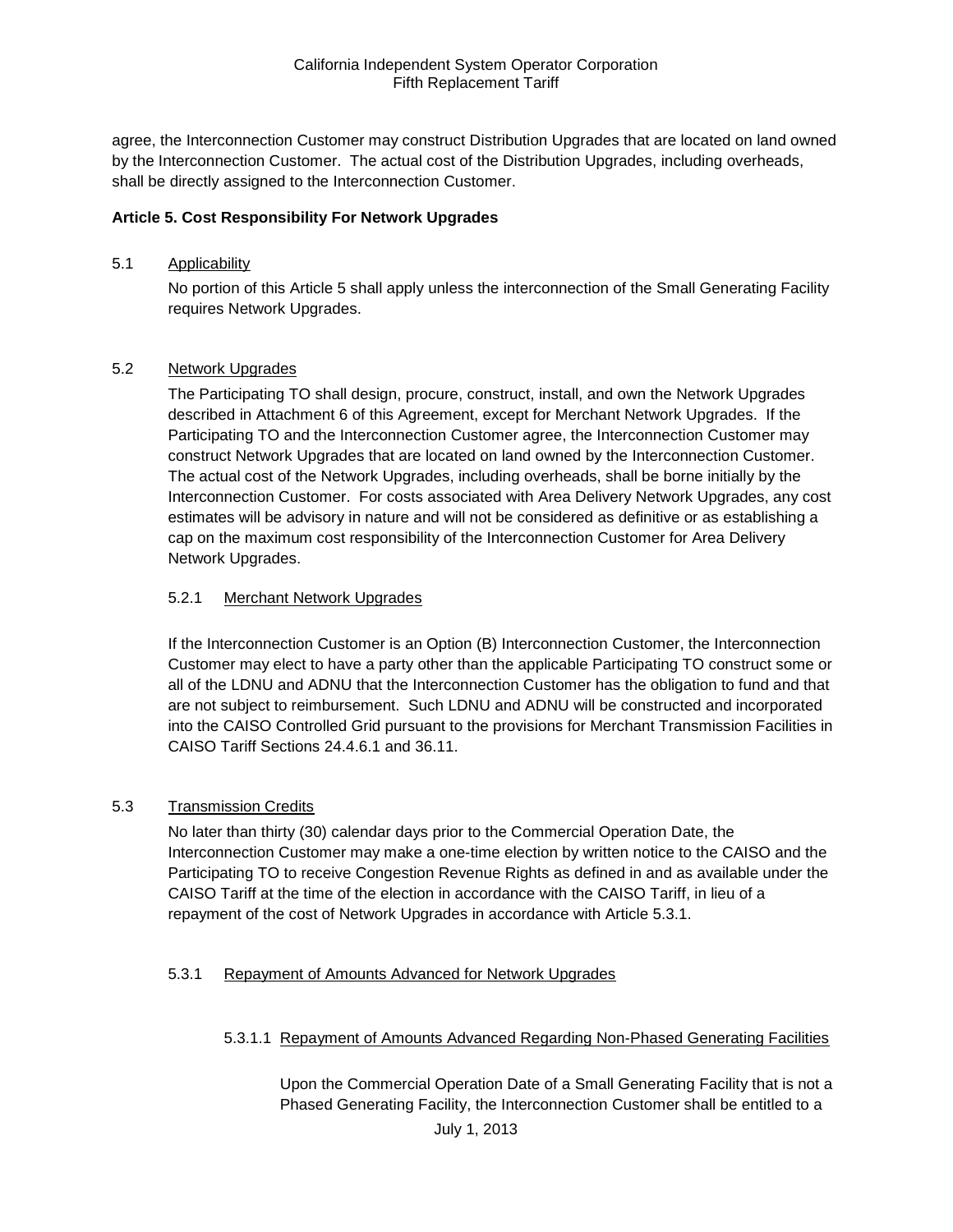repayment for the Interconnection Customer's contribution to the cost of Network Upgrades as follows:

- (a) For Reliability Network Upgrades, the Interconnection Customer shall be entitled to a repayment of the Interconnection Customer's assigned cost responsibility for Reliability Network Upgrades up to a maximum of \$60,000 per MW of generating capacity. For purposes of this determination, generating capacity will be based on the capacity of the Interconnection Customer's Generating Facility at the time it achieves Commercial Operation. To the extent that such repayment does not cover all of the costs of the Interconnection Customer's Reliability Network Upgrades, the Interconnection Customer shall receive CRRs for that portion of its Reliability Network Upgrades that are not covered by cash repayment.
- (b) For Local Delivery Network Upgrades:
	- i. If the Interconnection Customer is an Option (B) Interconnection Customer and has been allocated and continues to be eligible to receive TP Deliverability pursuant to the GIDAP, the Interconnection Customer shall be entitled to repayment of a portion of the total amount paid to the Participating TO for the cost of Local Delivery Network Upgrades for which it is responsible. The repayment amount shall be determined by dividing the amount of TP Deliverability received by the amount of deliverability requested by the Interconnection Customer, and multiplying that percentage by the total amount paid to the Participating TO by the Interconnection Customer for Local Delivery Network Upgrades.
	- ii. If the Interconnection Customer is an Option (B) Interconnection Customer and has not been allocated any TP Deliverability, the Interconnection Customer shall not be entitled to repayment for the cost of Local Delivery Network Upgrades.
	- (iii) If the Interconnection Customer is an Option (A) Interconnection Customer, the Interconnection Customer shall be entitled to a repayment equal to the total amount paid to the Participating TO for the costs of Local Delivery Network Upgrades for which it is responsible.
- (c) For Area Delivery Network Upgrades, the Interconnection Customer shall not be entitled to repayment for the costs of Area Delivery Network Upgrades.
- (d) If an Option (B) Interconnection Customer elects and is eligible to construct and own Merchant Network Upgrades as set forth in Article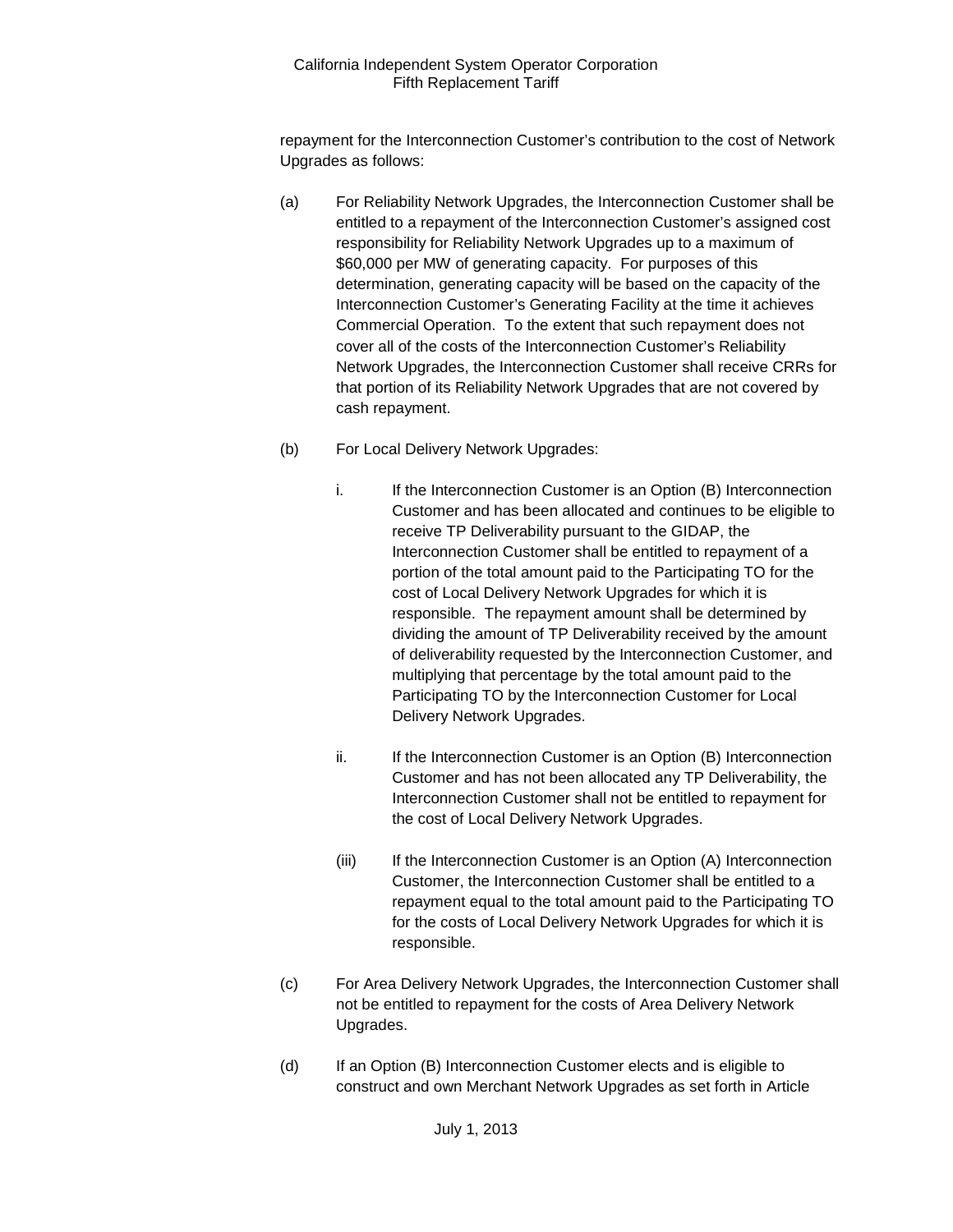5.2.1 of this SGIA, then the Interconnection Customer shall not be entitled to any repayment pursuant to this SGIA.

Such repayment amount shall include any tax gross-up or other tax-related payments associated with Network Upgrades not refunded to the Interconnection Customer, and shall be paid to the Interconnection Customer by the Participating TO on a dollar-for-dollar basis either through (1) direct payments made on a levelized basis over the five-year period commencing on the Commercial Operation Date; or (2) any alternative payment schedule that is mutually agreeable to the Interconnection Customer and Participating TO, provided that such amount is paid within five (5) years from the Commercial Operation Date. Notwithstanding the foregoing, if this Agreement terminates within five (5) years from the Commercial Operation Date, the Participating TO's obligation to pay refunds to the Interconnection Customer shall cease as of the date of termination.

#### 5.3.1.2 Repayment of Amounts Advanced Regarding Phased Generating Facilities

Upon the Commercial Operation Date of each phase of a Phased Generating Facility, the Interconnection Customer shall be entitled to a repayment equal to the amount paid to the Participating TO for the cost of Network Upgrades for that completed phase for which the Interconnection Customer is responsible, subject to the limitations specified in Article 5.3.1.1, if all of the following conditions are satisfied:

(a) The Small Generating Facility is capable of being constructed in phases;

(b) The Small Generating Facility is specified in the SGIA as being constructed in phases;

(c) The completed phase corresponds to one of the phases specified in the SGIA;

(d) The Interconnection Customer has tendered notice pursuant to the SGIA that the phase has achieved Commercial Operation;

(e) All parties to the SGIA have agreed that the completed phase meets the requirements set forth in the SGIA and any other operating, metering, and interconnection requirements to permit generation output of the entire capacity of the completed phase as specified in the SGIA;

(f) The Network Upgrades necessary for the completed phase to meet the desired level of deliverability are in service; and

(g) The Interconnection Customer has posted one hundred (100) percent of the Interconnection Financial Security required for the Network Upgrades for all the phases of the Small Generating Facility.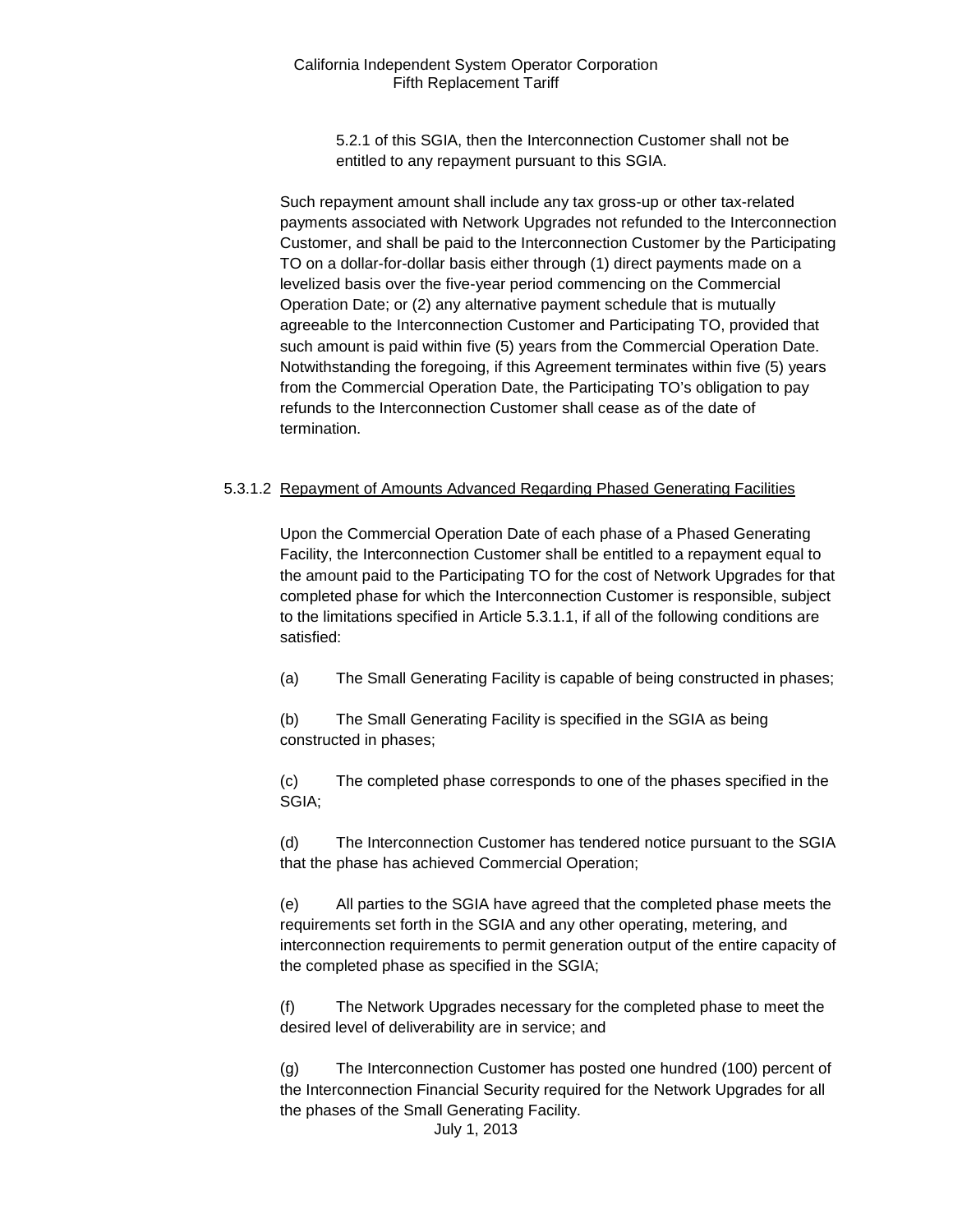Upon satisfaction of these conditions (a) through (g), the Interconnection Customer shall be entitled to receive a partial repayment of its financed cost responsibility, to the extent that it is otherwise eligible for such repayment pursuant to Article 5.3.1.1, in an amount equal to the percentage of the Small Generating Facility declared to be in Commercial Operation multiplied by the cost of the Network Upgrades associated with the completed phase. The Interconnection Customer shall be entitled to repayment in this manner for each completed phase until the entire Small Generating Facility is completed.

If the SGIA includes a partial termination provision and the partial termination right has been exercised with regard to a phase that has not been built, then the Interconnection Customer's eligibility for repayment under this Article as to the remaining phases shall not be diminished. If the Interconnection Customer completes one or more phases and then defaults on the SGIA, the Participating TO and the CAISO shall be entitled to offset any losses or damages resulting from the default against any repayments made for Network Upgrades related to the completed phases, provided that the Party seeking to exercise the offset has complied with any requirements which may be required to apply the stream of payments utilized to make the repayment to the Interconnection Customer as an offset.

Any repayment amount for completion of a phase shall include any tax gross-up or other tax-related payments associated with Network Upgrades not refunded to the Interconnection Customer, and shall be paid to the Interconnection Customer by the Participating TO on a dollar-for-dollar basis either through (1) direct payments made on a levelized basis over the five-year period commencing on the Commercial Operation Date; or (2) any alternative payment schedule that is mutually agreeable to the Interconnection Customer and Participating TO, provided that such amount is paid within five (5) years from the Commercial Operation Date. Notwithstanding the foregoing, if this Agreement terminates within five (5) years from the Commercial Operation Date, the Participating TO's obligation to pay refunds to the Interconnection Customer shall cease as of the date of termination.

#### 5.3.1.3 Interest Payments and Assignment Rights

Any repayment shall include interest calculated in accordance with the methodology set forth in FERC's regulations at 18 C.F.R. §35.19a(a)(2)(iii) from the date of any payment for Network Upgrades through the date on which the Interconnection Customer receives a repayment of such payment. Interest shall continue to accrue on the repayment obligation so long as this Agreement is in effect. The Interconnection Customer may assign such repayment rights to any person.

#### 5.3.1.4 Failure to Achieve Commercial Operation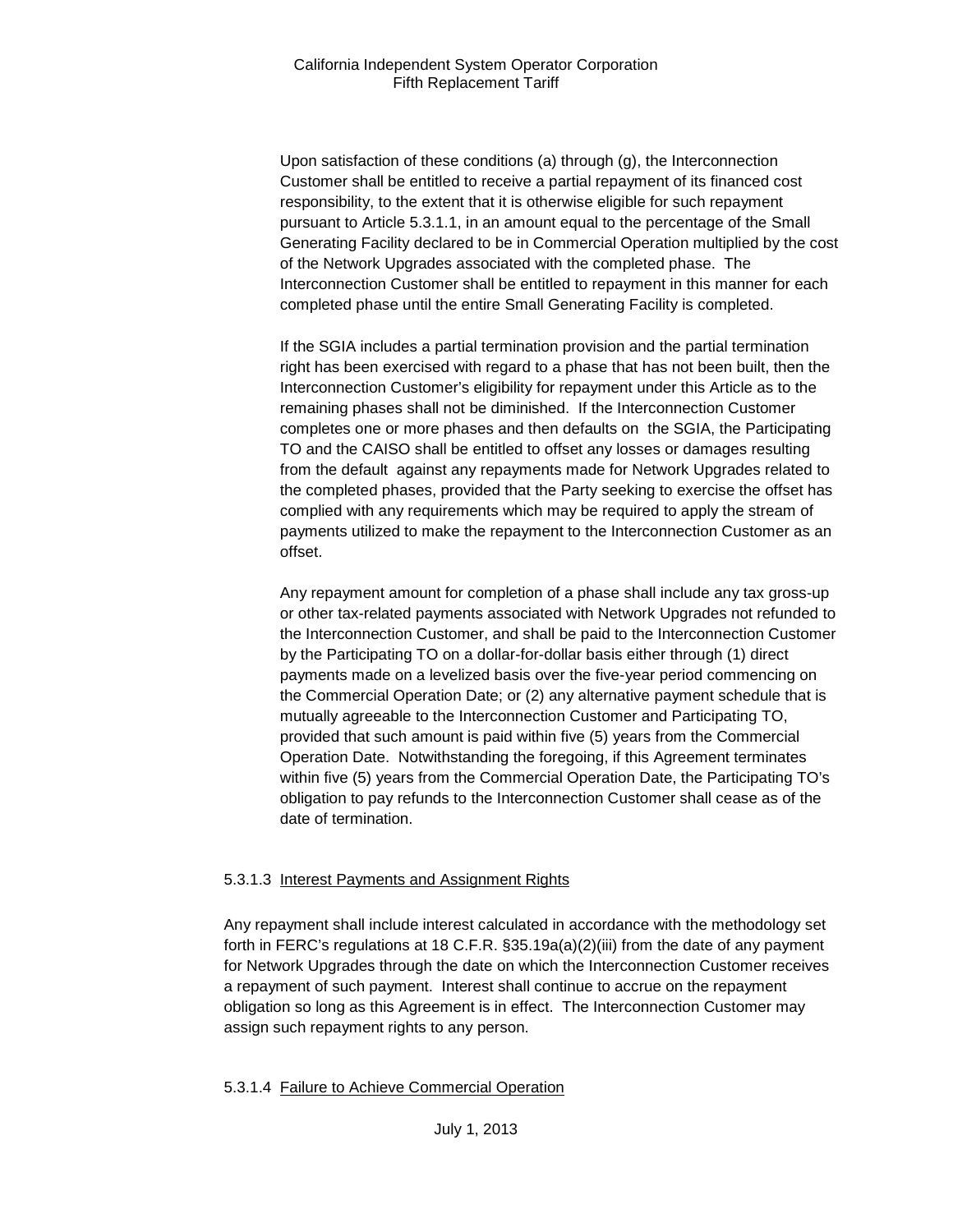If the Small Generating Facility fails to achieve commercial operation, but it or another Generating Facility is later constructed and makes use of the Network Upgrades, the Participating TO shall at that time reimburse Interconnection Customer for the amounts advanced for the Network Upgrades. Before any such reimbursement can occur, the Interconnection Customer, or the entity that ultimately constructs the Generating Facility, if different, is responsible for identifying the entity to which reimbursement must be made.

#### 5.3.2 Special Provisions for Affected Systems

The Interconnection Customer shall enter into an agreement with the owner of the Affected System and/or other affected owners of portions of the CAISO Controlled Grid, as applicable, in accordance with the GIDAP. Such agreement shall specify the terms governing payments to be made by the Interconnection Customer to the owner of the Affected System and/or other affected owners of portions of the CAISO Controlled Grid. In no event shall the Participating TO be responsible for the repayment for any facilities that are not part of the Participating TO's Transmission System.

# 5.3.3 Rights Under Other Agreements

Notwithstanding any other provision of this Agreement, nothing herein shall be construed as relinquishing or foreclosing any rights, including but not limited to firm transmission rights, capacity rights, transmission congestion rights, or transmission credits, that the Interconnection Customer shall be entitled to, now or in the future, under any other agreement or tariff as a result of, or otherwise associated with, the transmission capacity, if any, created by the Network Upgrades, including the right to obtain cash reimbursements or transmission credits for transmission service that is not associated with the Small Generating Facility.

5.3.4 Compensation for Customer-Funded Upgrades Utilized by Subsequent Interconnection Customers. If the Interconnection Customer funds Network Upgrades for which it is not eligible for repayment, the Interconnection Customer will be entitled to direct compensation by any Interconnection Customers in later Queue Clusters that utilize such Network Upgrades. Such compensation will be determined based on the distribution flow factors of the Generating Facilities that will be using the Network Upgrades.

#### <span id="page-14-0"></span>**Article 6. Billing, Payment, Milestones, And Financial Security**

#### <span id="page-14-1"></span>6.1 Billing and Payment Procedures and Final Accounting

6.1.1 The Participating TO shall bill the Interconnection Customer for the design, engineering, construction, and procurement costs of Interconnection Facilities and Upgrades contemplated by this Agreement on a monthly basis, or as otherwise agreed by the Parties. The Interconnection Customer shall pay each bill within thirty (30) calendar days of receipt, or as otherwise agreed to by the Parties. Notwithstanding the foregoing, any invoices between the CAISO and another Party shall be submitted and paid in accordance with the CAISO Tariff.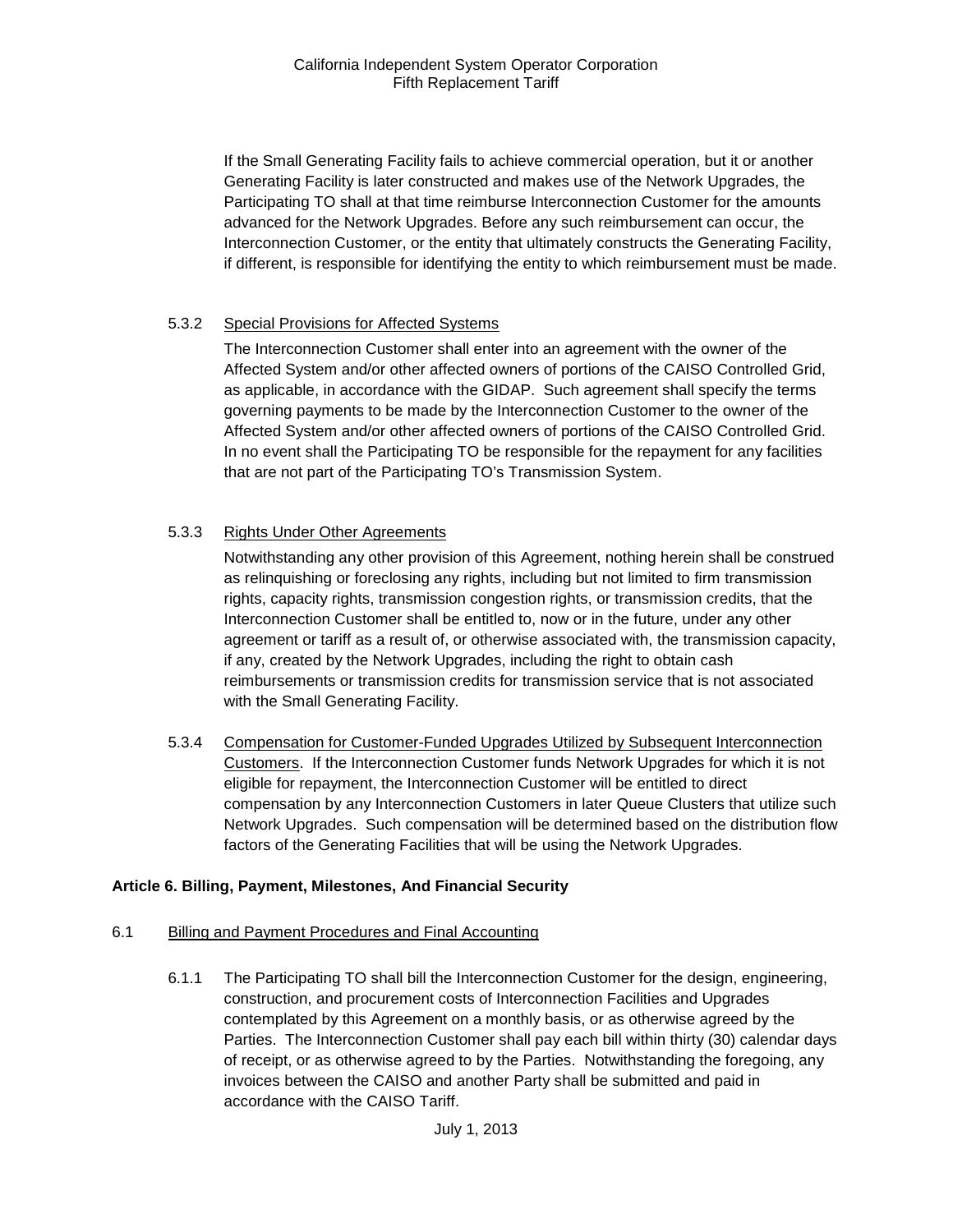6.1.2 Within six (6) months of completing the construction and installation of the Participating TO's Interconnection Facilities and/or Upgrades described in the Attachments to this Agreement, the Participating TO shall provide the Interconnection Customer with a final accounting report of any difference between (1) the Interconnection Customer's cost responsibility for the actual cost of such facilities or Upgrades, and (2) the Interconnection Customer's previous aggregate payments to the Participating TO for such facilities or Upgrades. If the Interconnection Customer's cost responsibility exceeds its previous aggregate payments, the Participating TO shall invoice the Interconnection Customer for the amount due and the Interconnection Customer shall make payment to the Participating TO within thirty (30) calendar days. If the Interconnection Customer's previous aggregate payments exceed its cost responsibility under this Agreement, the Participating TO shall refund to the Interconnection Customer an amount equal to the difference within thirty (30) calendar days of the final accounting report.

# <span id="page-15-0"></span>6.2 Milestones

The Parties shall agree on milestones for which each Party is responsible and list them in Attachment 4 of this Agreement. A Party's obligations under this provision may be extended by agreement. If a Party anticipates that it will be unable to meet a milestone for any reason other than a Force Majeure Event, as defined in Article 7.5.1, it shall immediately notify the other Parties of the reason(s) for not meeting the milestone and (1) propose the earliest reasonable alternate date by which it can attain this and future milestones, and (2) request appropriate amendments to Attachment 4. The Parties affected by the failure to meet a milestone shall not unreasonably withhold agreement to such an amendment unless (1) they will suffer significant uncompensated economic or operational harm from the delay, (2) attainment of the same milestone has previously been delayed, or (3) they have reason to believe that the delay in meeting the milestone is intentional or unwarranted notwithstanding the circumstances explained by the Party proposing the amendment.

<span id="page-15-1"></span>6.3 Interconnection Financial Security Arrangements for Small Generating Facilities Processed Under the Fast Track Process or Small Generating Facilities Processed under SGIP

*The terms and conditions of this Article 6.3 shall apply only to Small Generating Facilities that are no larger than 5 MW that are processed under the Fast Track Process under the GIDAP, CAISO Tariff Appendix DD.*

*In such case, the terms of Article 6.4 below do not apply to this Agreement.*

*For easy reference, the Parties shall check the Box below when this Article 6.3 applies:*  **[ ] THIS ARTICLE 6.3 APPLIES**

6.3.1 At least twenty (20) Business Days prior to the commencement of the design, procurement, installation, or construction of a discrete portion of the Participating TO's Interconnection Facilities and Upgrades, the Interconnection Customer shall provide the Participating TO, at the Interconnection Customer's option, a guarantee, a surety bond,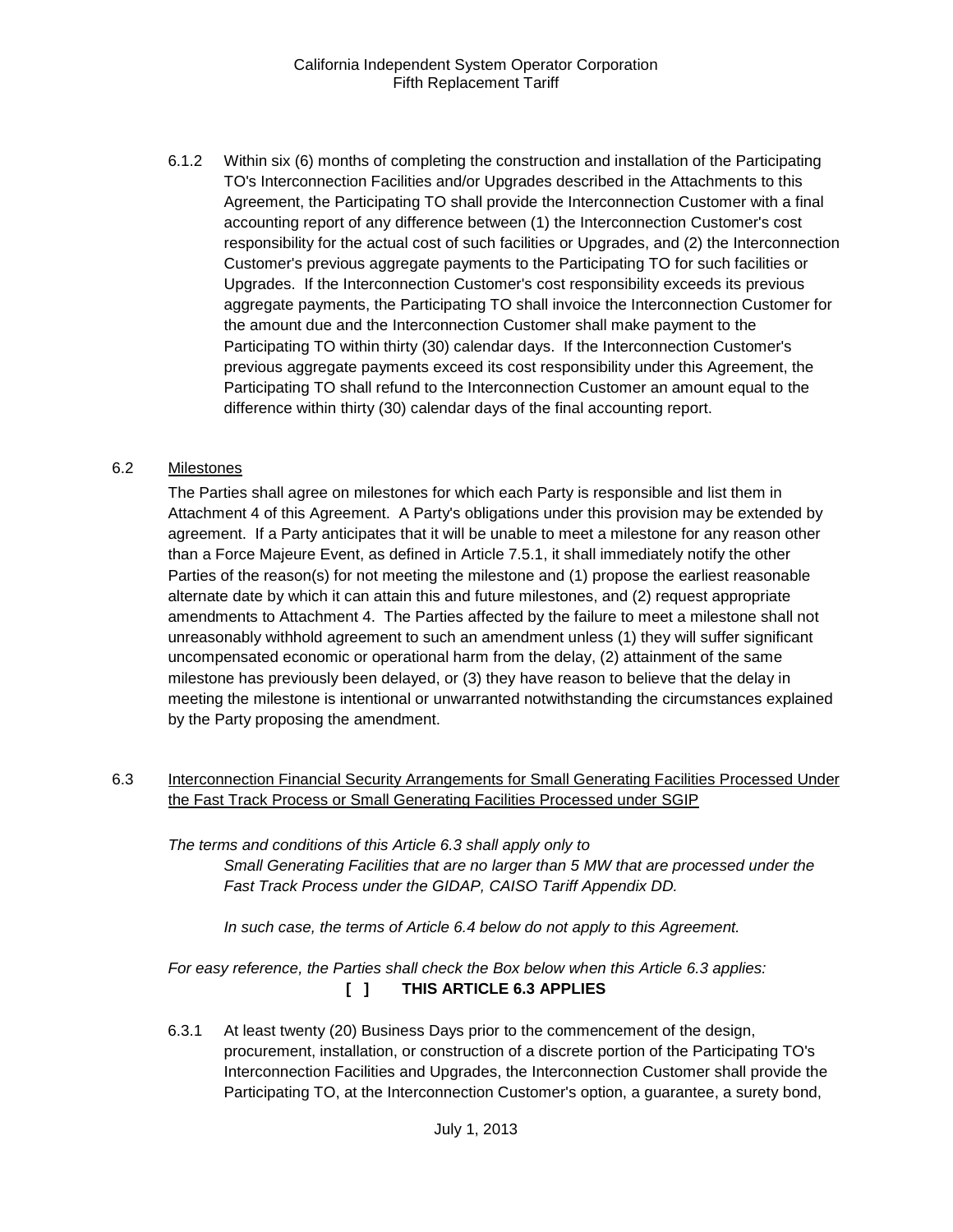letter of credit or other form of security that is reasonably acceptable to the Participating TO and is consistent with the Uniform Commercial Code of the jurisdiction where the Point of Interconnection is located. Such security for payment shall be in an amount sufficient to cover the costs for constructing, designing, procuring, and installing the applicable portion of the Participating TO's Interconnection Facilities and Upgrades and shall be reduced on a dollar-for-dollar basis for payments made to the Participating TO under this Agreement during its term.

- 6.3.2 If a guarantee is provided, the guarantee must be made by an entity that meets the creditworthiness requirements of the Participating TO, and contain terms and conditions that guarantee payment of any amount that may be due from the Interconnection Customer, up to an agreed-to maximum amount.
- 6.3.3 If a letter of credit or surety bond is provided, the letter of credit or surety bond must be issued by a financial institution or insurer reasonably acceptable to the Participating TO and must specify a reasonable expiration date.
- <span id="page-16-0"></span>6.4 Interconnection Financial Security Arrangements for All Other Small Generating Facilities

*The terms of this Article 6.4 apply to Small Generating Facilities that have been processed under either* 

- *1. the Cluster Study Process or*
- *2. the Independent Study Track Process*

*of the GIDAP set forth in CAISO Tariff Appendix DD. In such case, the provisions of Article 6.3 do not apply to this Agreement.*

*In such case, the terms of Article 6.3 above do not apply to this Agreement.* 

# *For easy reference, the Parties shall check the Box below when this Article 6.4 applies:*  **[ ] THIS ARTICLE 6.4 APPLIES**

6.4.1 The Interconnection Customer is obligated to provide all necessary Interconnection Financial Security required under Section 9 of the GIDAP in a manner acceptable under Section 9 of the GIDAP. Failure by the Interconnection Customer to timely satisfy the GIDAP's requirements for the provision of Interconnection Financial Security shall be deemed a breach of this Agreement and a condition of Default of this Agreement.

6.4.2 Notwithstanding any other provision in this Agreement for notice of Default and opportunity to cure such Default, the CAISO or the Participating TO shall provide Interconnection Customer with written notice of any Default due to timely failure to post Interconnection Financial Security, and the Interconnection Customer shall have five (5) Business Days from the date of such notice to cure such Default by posting the required Interconnection Financial Security. If the Interconnection Customer fails to cure the Default, then this Agreement shall be deemed terminated.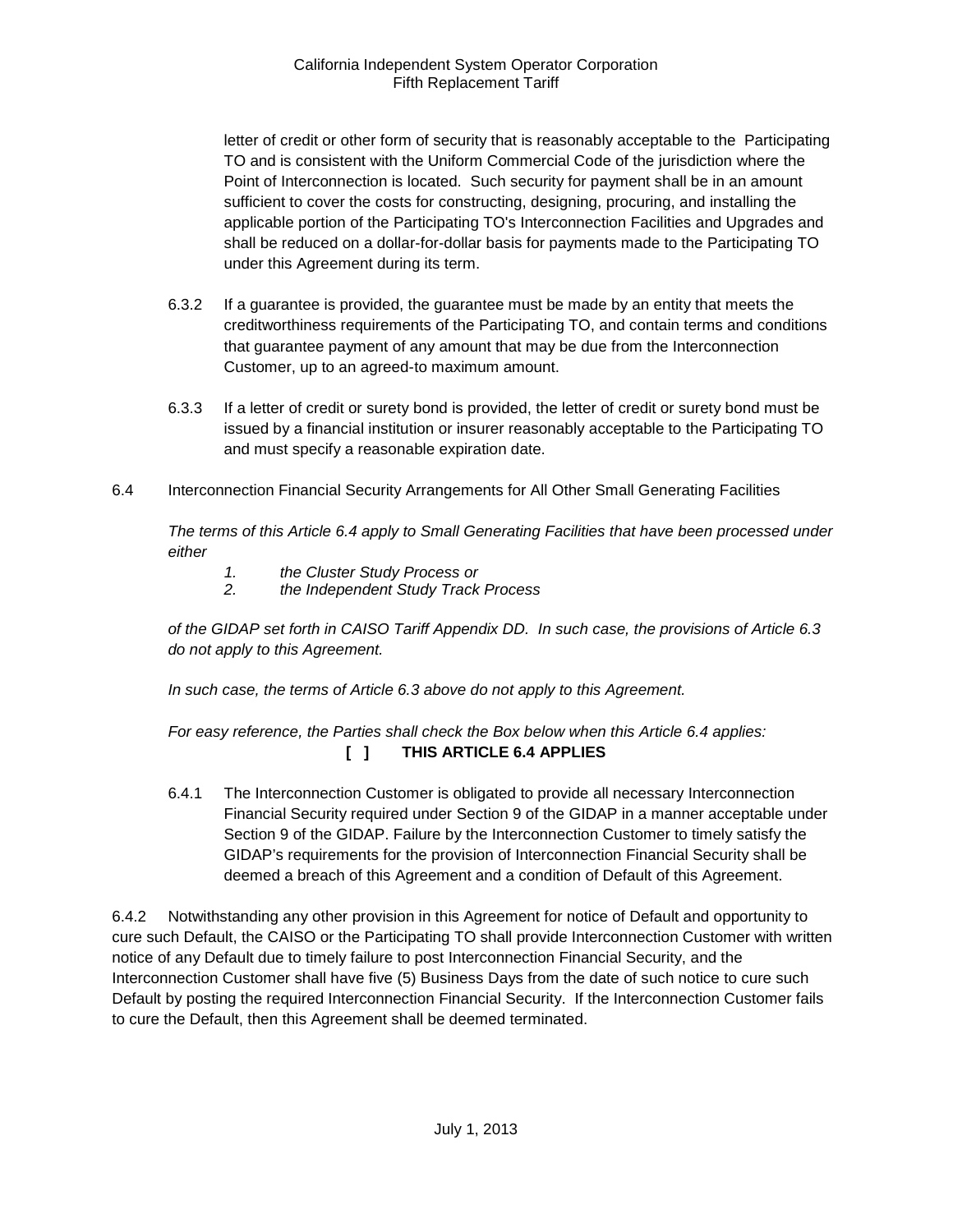# <span id="page-17-0"></span>**Article 7. Assignment, Liability, Indemnity, Force Majeure, And Default**

#### <span id="page-17-1"></span>7.1 Assignment

This Agreement may be assigned by any Party upon fifteen (15) Business Days prior written notice and opportunity to object by the other Parties; provided that:

- 7.1.1 Any Party may assign this Agreement without the consent of the other Parties to any affiliate of the assigning Party with an equal or greater credit rating and with the legal authority and operational ability to satisfy the obligations of the assigning Party under this Agreement, provided that the Interconnection Customer promptly notifies the Participating TO and the CAISO of any such assignment;
- 7.1.2 The Interconnection Customer shall have the right to assign this Agreement, without the consent of the Participating TO or the CAISO, for collateral security purposes to aid in providing financing for the Small Generating Facility, provided that the Interconnection Customer will promptly notify the Participating TO and the CAISO of any such assignment.
- 7.1.3 Any attempted assignment that violates this article is void and ineffective. Assignment shall not relieve a Party of its obligations, nor shall a Party's obligations be enlarged, in whole or in part, by reason thereof. An assignee is responsible for meeting the same financial, credit, and insurance obligations as the Interconnection Customer. Where required, consent to assignment will not be unreasonably withheld, conditioned or delayed.

#### <span id="page-17-2"></span>7.2 Limitation of Liability

Each Party's liability to the other Parties for any loss, cost, claim, injury, liability, or expense, including reasonable attorney's fees, relating to or arising from any act or omission in its performance of this Agreement, shall be limited to the amount of direct damage actually incurred. In no event shall any Party be liable to the other Parties for any indirect, special, consequential, or punitive damages, except as authorized by this Agreement.

#### <span id="page-17-3"></span>7.3 Indemnity

- 7.3.1 This provision protects each Party from liability incurred to third parties as a result of carrying out the provisions of this Agreement. Liability under this provision is exempt from the general limitations on liability found in Article 7.2.
- 7.3.2 The Parties shall at all times indemnify, defend, and hold the other Parties harmless from, any and all damages, losses, claims, including claims and actions relating to injury to or death of any person or damage to property, demand, suits, recoveries, costs and expenses, court costs, attorney fees, and all other obligations by or to third parties, arising out of or resulting from another Party's action or failure to meet its obligations under this Agreement on behalf of the indemnifying Party, except in cases of gross negligence or intentional wrongdoing by the indemnified Party.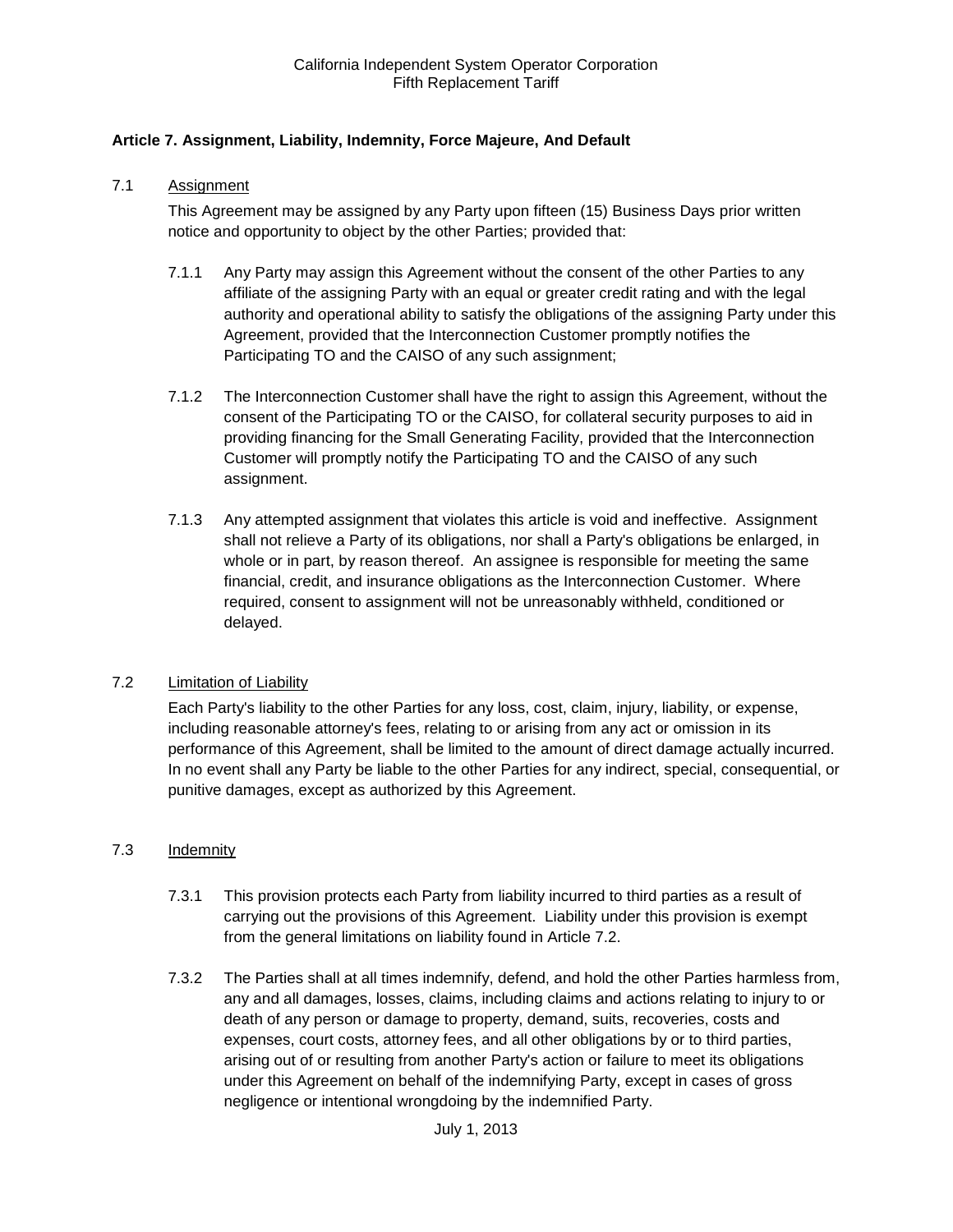- 7.3.3 If an indemnified Party is entitled to indemnification under this article as a result of a claim by a third party, and the indemnifying Party fails, after notice and reasonable opportunity to proceed under this article, to assume the defense of such claim, such indemnified Party may at the expense of the indemnifying Party contest, settle or consent to the entry of any judgment with respect to, or pay in full, such claim.
- 7.3.4 If an indemnifying Party is obligated to indemnify and hold any indemnified Party harmless under this article, the amount owing to the indemnified Party shall be the amount of such indemnified Party's actual loss, net of any insurance or other recovery.
- 7.3.5 Promptly after receipt by an indemnified Party of any claim or notice of the commencement of any action or administrative or legal proceeding or investigation as to which the indemnity provided for in this article may apply, the indemnified Party shall notify the indemnifying Party of such fact. Any failure of or delay in such notification shall not affect a Party's indemnification obligation unless such failure or delay is materially prejudicial to the indemnifying Party.

#### <span id="page-18-0"></span>7.4 Consequential Damages

Other than as expressly provided for in this Agreement, no Party shall be liable under any provision of this Agreement for any losses, damages, costs or expenses for any special, indirect, incidental, consequential, or punitive damages, including but not limited to loss of profit or revenue, loss of the use of equipment, cost of capital, cost of temporary equipment or services, whether based in whole or in part in contract, in tort, including negligence, strict liability, or any other theory of liability; provided, however, that damages for which a Party may be liable to another Party under another agreement will not be considered to be special, indirect, incidental, or consequential damages hereunder.

#### <span id="page-18-1"></span>7.5 Force Majeure

- 7.5.1 As used in this article, a Force Majeure Event shall mean "any act of God, labor disturbance, act of the public enemy, war, insurrection, riot, fire, storm or flood, explosion, breakage or accident to machinery or equipment, any order, regulation or restriction imposed by governmental, military or lawfully established civilian authorities, or any other cause beyond a Party's control. A Force Majeure Event does not include an act of negligence or intentional wrongdoing by the Party claiming Force Majeure."
- 7.5.2 If a Force Majeure Event prevents a Party from fulfilling any obligations under this Agreement, the Party affected by the Force Majeure Event (Affected Party) shall promptly notify the other Parties, either in writing or via the telephone, of the existence of the Force Majeure Event. The notification must specify in reasonable detail the circumstances of the Force Majeure Event, its expected duration, and the steps that the Affected Party is taking to mitigate the effects of the event on its performance. The Affected Party shall keep the other Parties informed on a continuing basis of developments relating to the Force Majeure Event until the event ends. The Affected Party will be entitled to suspend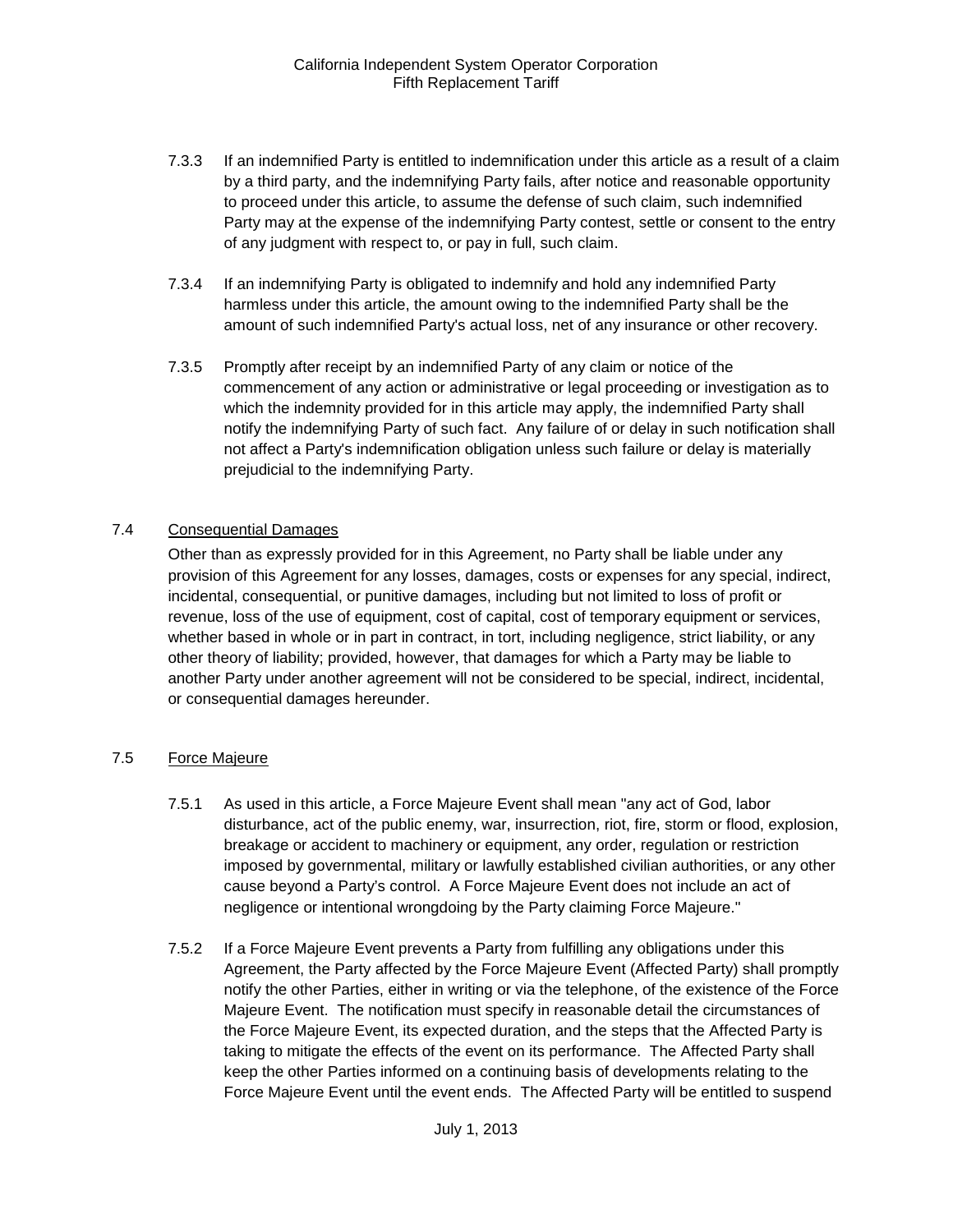or modify its performance of obligations under this Agreement (other than the obligation to make payments) only to the extent that the effect of the Force Majeure Event cannot be mitigated by the use of Reasonable Efforts. The Affected Party will use Reasonable Efforts to resume its performance as soon as possible.

# <span id="page-19-0"></span>7.6 Default

7.6.1 No Default shall exist where such failure to discharge an obligation (other than the payment of money) is the result of a Force Majeure Event as defined in this Agreement or the result of an act or omission of another Party. Upon a Default, the affected nondefaulting Party(ies) shall give written notice of such Default to the defaulting Party. Except as provided in Article 7.6.2 and in Article 6.4.2, the defaulting Party shall have sixty (60) calendar days from receipt of the Default notice within which to cure such Default; provided however, if such Default is not capable of cure within 60 calendar days, the defaulting Party shall commence such cure within 20 calendar days after notice and continuously and diligently complete such cure within six months from receipt of the Default notice; and, if cured within such time, the Default specified in such notice shall cease to exist.

7.6.2 If a Default is not cured as provided in this article, or if a Default is not capable of being cured within the period provided for herein, the affected non-defaulting Party(ies) shall have the right to terminate this Agreement by written notice at any time until cure occurs, and be relieved of any further obligation hereunder and, whether or not such Party(ies) terminates this Agreement, to recover from the defaulting Party all amounts due hereunder, plus all other damages and remedies to which it is entitled at law or in equity. The provisions of this article will survive termination of this Agreement.

#### <span id="page-19-1"></span>**Article 8. Insurance**

- <span id="page-19-2"></span>8.1 The Interconnection Customer shall, at its own expense, maintain in force general liability insurance without any exclusion for liabilities related to the interconnection undertaken pursuant to this Agreement. The amount of such insurance shall be sufficient to insure against all reasonably foreseeable direct liabilities given the size and nature of the generating equipment being interconnected, the interconnection itself, and the characteristics of the system to which the interconnection is made. The Interconnection Customer shall obtain additional insurance only if necessary as a function of owning and operating a generating facility. Such insurance shall be obtained from an insurance provider authorized to do business in the State where the interconnection is located. Certification that such insurance is in effect shall be provided upon request of the Participating TO or CAISO, except that the Interconnection Customer shall show proof of insurance to the Participating TO and CAISO no later than ten Business Days prior to the anticipated Commercial Operation Date. If the Interconnection Customer is of sufficient creditworthiness, it may propose to self-insure for such liabilities, and such a proposal shall not be unreasonably rejected.
- <span id="page-19-3"></span>8.2 The Participating TO agrees to maintain general liability insurance or self-insurance consistent with the Participating TO's commercial practice. Such insurance or self-insurance shall not exclude coverage for the Participating TO's liabilities undertaken pursuant to this Agreement.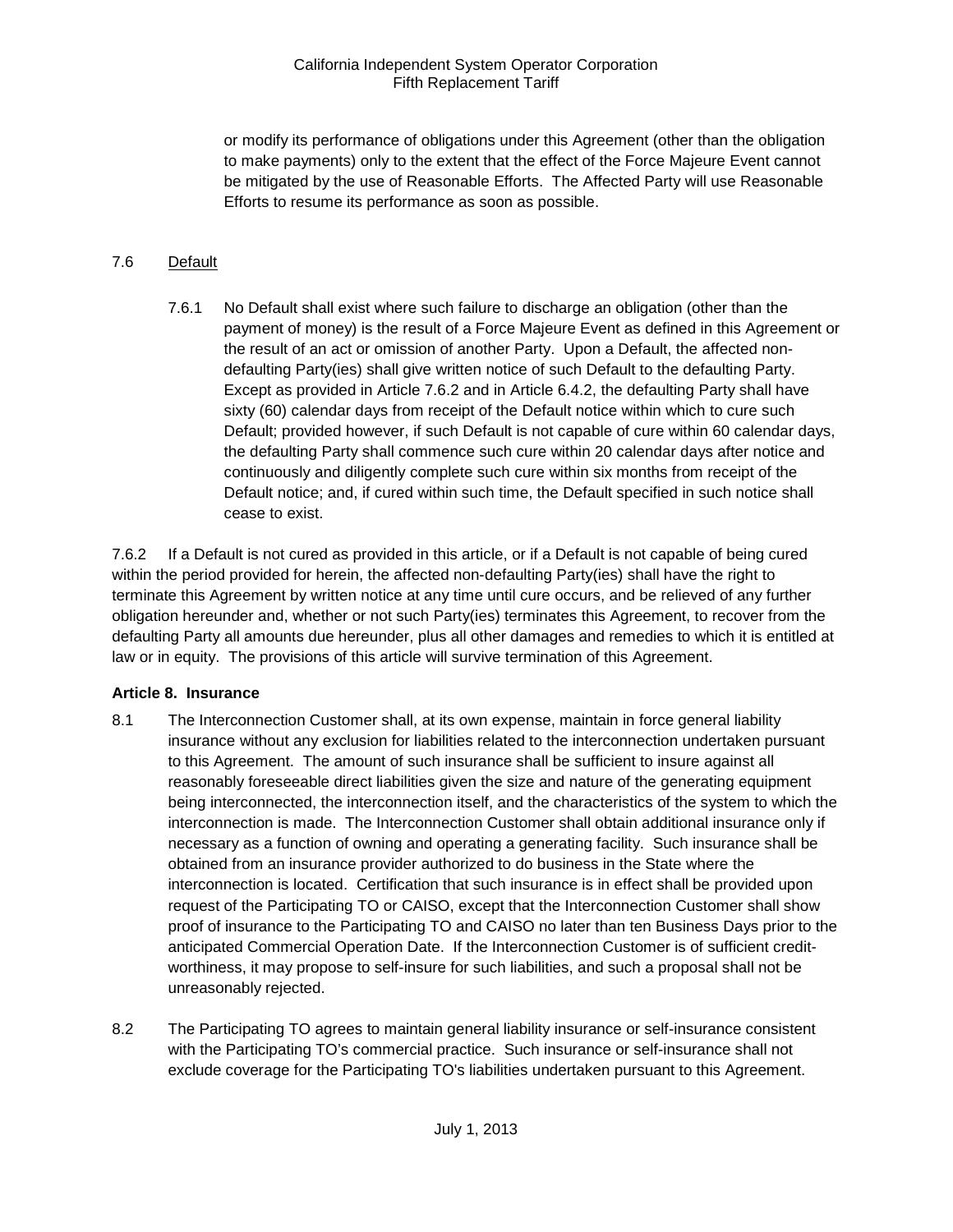- <span id="page-20-0"></span>8.3 The CAISO agrees to maintain general liability insurance or self-insurance consistent with the CAISO's commercial practice. Such insurance shall not exclude coverage for the CAISO's liabilities undertaken pursuant to this Agreement.
- <span id="page-20-1"></span>8.4 The Parties further agree to notify each other whenever an accident or incident occurs resulting in any injuries or damages that are included within the scope of coverage of such insurance, whether or not such coverage is sought.

#### <span id="page-20-2"></span>**Article 9. Confidentiality**

- <span id="page-20-3"></span>9.1 Confidential Information shall mean any confidential and/or proprietary information provided by one Party to another Party that is clearly marked or otherwise designated "Confidential." For purposes of this Agreement all design, operating specifications, and metering data provided by the Interconnection Customer shall be deemed Confidential Information regardless of whether it is clearly marked or otherwise designated as such.
- <span id="page-20-4"></span>9.2 Confidential Information does not include information previously in the public domain, required to be publicly submitted or divulged by Governmental Authorities (after notice to the other Parties and after exhausting any opportunity to oppose such publication or release), or necessary to be divulged in an action to enforce this Agreement. Each Party receiving Confidential Information shall hold such information in confidence and shall not disclose it to any third party nor to the public without the prior written authorization from the Party providing that information, except to fulfill obligations under this Agreement, or to fulfill legal or regulatory requirements.
	- 9.2.1 Each Party shall employ at least the same standard of care to protect Confidential Information obtained from the other Parties as it employs to protect its own Confidential Information.
	- 9.2.2 Each Party is entitled to equitable relief, by injunction or otherwise, to enforce its rights under this provision to prevent the release of Confidential Information without bond or proof of damages, and may seek other remedies available at law or in equity for breach of this provision.
- <span id="page-20-5"></span>9.3 Notwithstanding anything in this article to the contrary, and pursuant to 18 CFR § 1b.20, if FERC, during the course of an investigation or otherwise, requests information from one of the Parties that is otherwise required to be maintained in confidence pursuant to this Agreement, the Party shall provide the requested information to FERC, within the time provided for in the request for information. In providing the information to FERC, the Party may, consistent with 18 CFR § 388.112, request that the information be treated as confidential and non-public by FERC and that the information be withheld from public disclosure. Parties are prohibited from notifying the other Parties to this Agreement prior to the release of the Confidential Information to FERC. The Party shall notify the other Parties to this Agreement when it is notified by FERC that a request to release Confidential Information has been received by FERC, at which time any of the Parties may respond before such information would be made public, pursuant to 18 CFR § 388.112. Requests from a state regulatory body conducting a confidential investigation shall be treated in a similar manner if consistent with the applicable state rules and regulations.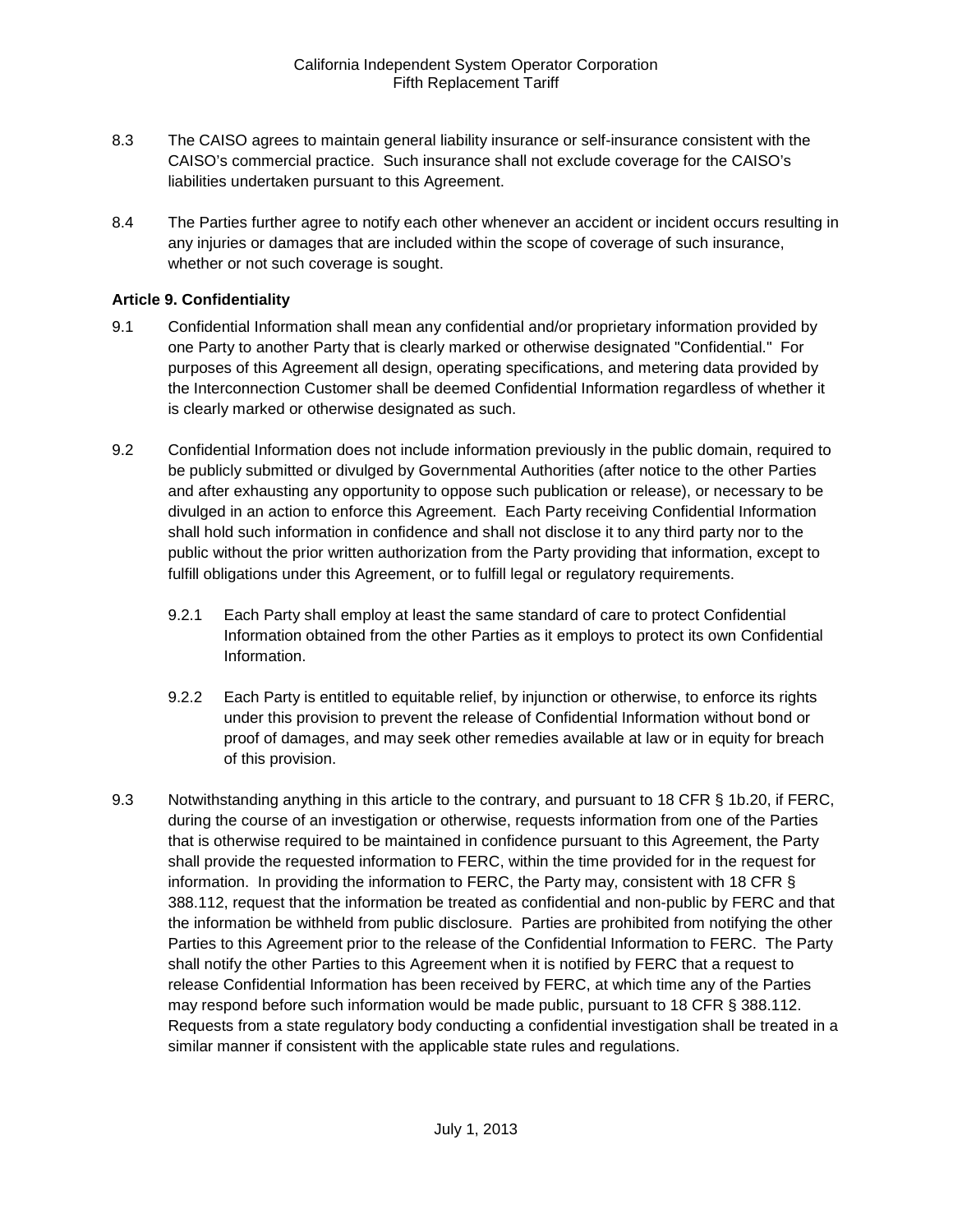# <span id="page-21-0"></span>**Article 10. Disputes**

All disputes arising out of or in connection with this Agreement whereby relief is sought by or from CAISO shall be settled in accordance with the provisions of Article 13 of the CAISO Tariff, except that references to the CAISO Tariff in such Article 13 of the CAISO Tariff shall be read as reference to this Agreement. Disputes arising out of or in connection with this Agreement not subject to provisions of Article 13 of the CAISO Tariff shall be resolved as follows:

- <span id="page-21-1"></span>10.1 The Parties agree to attempt to resolve all disputes arising out of the interconnection process according to the provisions of this article.
- <span id="page-21-2"></span>10.2 In the event of a dispute, either Party shall provide the other Party with a written Notice of Dispute. Such Notice shall describe in detail the nature of the dispute.
- <span id="page-21-3"></span>10.3 If the dispute has not been resolved within two Business Days after receipt of the Notice, either Party may contact FERC's Dispute Resolution Service (DRS) for assistance in resolving the dispute.
- <span id="page-21-4"></span>10.4 The DRS will assist the Parties in either resolving their dispute or in selecting an appropriate dispute resolution venue (e.g., mediation, settlement judge, early neutral evaluation, or technical expert) to assist the Parties in resolving their dispute. DRS can be reached at 1-877-337-2237 or via the internet at http://www.ferc.gov/legal/adr.asp.
- <span id="page-21-5"></span>10.5 Each Party agrees to conduct all negotiations in good faith and will be responsible for one-half of any costs paid to neutral third-parties.
- <span id="page-21-6"></span>10.6 If neither Party elects to seek assistance from the DRS, or if the attempted dispute resolution fails, then either Party may exercise whatever rights and remedies it may have in equity or law consistent with the terms of this Agreement.

#### <span id="page-21-7"></span>**Article 11. Taxes**

- <span id="page-21-8"></span>11.1 The Parties agree to follow all applicable tax laws and regulations, consistent with FERC policy and Internal Revenue Service requirements.
- <span id="page-21-9"></span>11.2 Each Party shall cooperate with the other Parties to maintain the other Parties' tax status. Nothing in this Agreement is intended to adversely affect the Participating TO's tax exempt status with respect to the issuance of bonds including, but not limited to, local furnishing bonds.

#### <span id="page-21-10"></span>**Article 12. Miscellaneous**

<span id="page-21-11"></span>12.1 Governing Law, Regulatory Authority, and Rules

The validity, interpretation and enforcement of this Agreement and each of its provisions shall be governed by the laws of the state of \_\_\_\_\_\_\_\_\_\_\_\_\_\_\_\_\_\_\_\_\_(where the Point of Interconnection is located), without regard to its conflicts of law principles. This Agreement is subject to all Applicable Laws and Regulations. Each Party expressly reserves the right to seek changes in, appeal, or otherwise contest any laws, orders, or regulations of a Governmental Authority.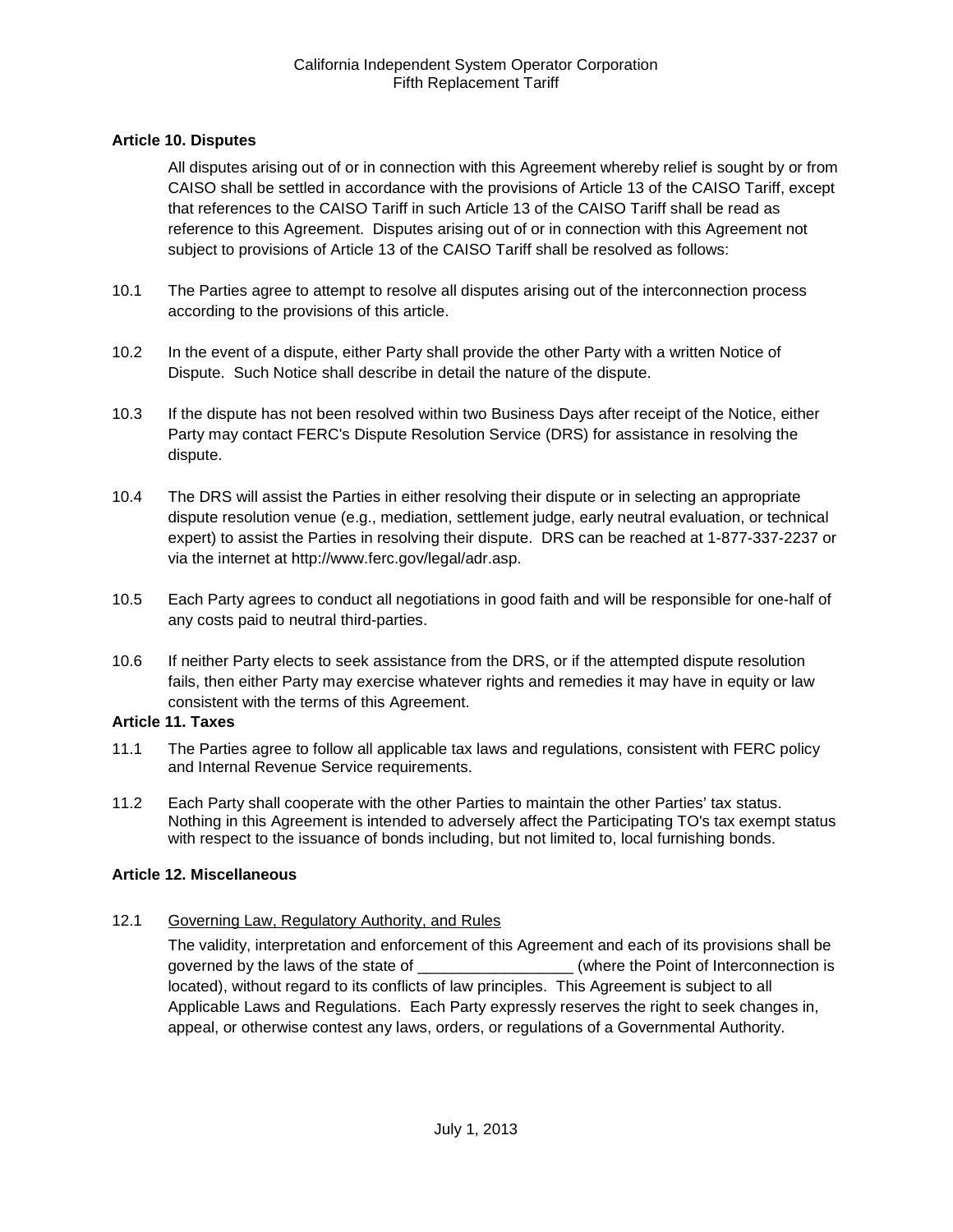# <span id="page-22-0"></span>12.2 Amendment

The Parties may amend this Agreement by a written instrument duly executed by all of the Parties, or under Article 12.12 of this Agreement.

### <span id="page-22-1"></span>12.3 No Third-Party Beneficiaries

This Agreement is not intended to and does not create rights, remedies, or benefits of any character whatsoever in favor of any persons, corporations, associations, or entities other than the Parties, and the obligations herein assumed are solely for the use and benefit of the Parties, their successors in interest and where permitted, their assigns.

# <span id="page-22-2"></span>12.4 Waiver

- 12.4.1 The failure of a Party to this Agreement to insist, on any occasion, upon strict performance of any provision of this Agreement will not be considered a waiver of any obligation, right, or duty of, or imposed upon, such Party.
- 12.4.2 Any waiver at any time by any Party of its rights with respect to this Agreement shall not be deemed a continuing waiver or a waiver with respect to any other failure to comply with any other obligation, right, duty of this Agreement. Termination or Default of this Agreement for any reason by Interconnection Customer shall not constitute a waiver of the Interconnection Customer's legal rights to obtain an interconnection from the Participating TO. Any waiver of this Agreement shall, if requested, be provided in writing.

# <span id="page-22-3"></span>12.5 Entire Agreement

This Agreement, including all Attachments, constitutes the entire agreement among the Parties with reference to the subject matter hereof, and supersedes all prior and contemporaneous understandings or agreements, oral or written, between or among the Parties with respect to the subject matter of this Agreement. There are no other agreements, representations, warranties, or covenants which constitute any part of the consideration for, or any condition to, any Party's compliance with its obligations under this Agreement.

#### <span id="page-22-4"></span>12.6 Multiple Counterparts

This Agreement may be executed in two or more counterparts, each of which is deemed an original but all constitute one and the same instrument.

#### <span id="page-22-5"></span>12.7 No Partnership

This Agreement shall not be interpreted or construed to create an association, joint venture, agency relationship, or partnership among the Parties or to impose any partnership obligation or partnership liability upon any Party. No Party shall have any right, power or authority to enter into any agreement or undertaking for, or act on behalf of, or to act as or be an agent or representative of, or to otherwise bind, another Party.

#### <span id="page-22-6"></span>12.8 Severability

If any provision or portion of this Agreement shall for any reason be held or adjudged to be invalid or illegal or unenforceable by any court of competent jurisdiction or other Governmental Authority, (1) such portion or provision shall be deemed separate and independent, (2) the Parties shall negotiate in good faith to restore insofar as practicable the benefits to each Party that were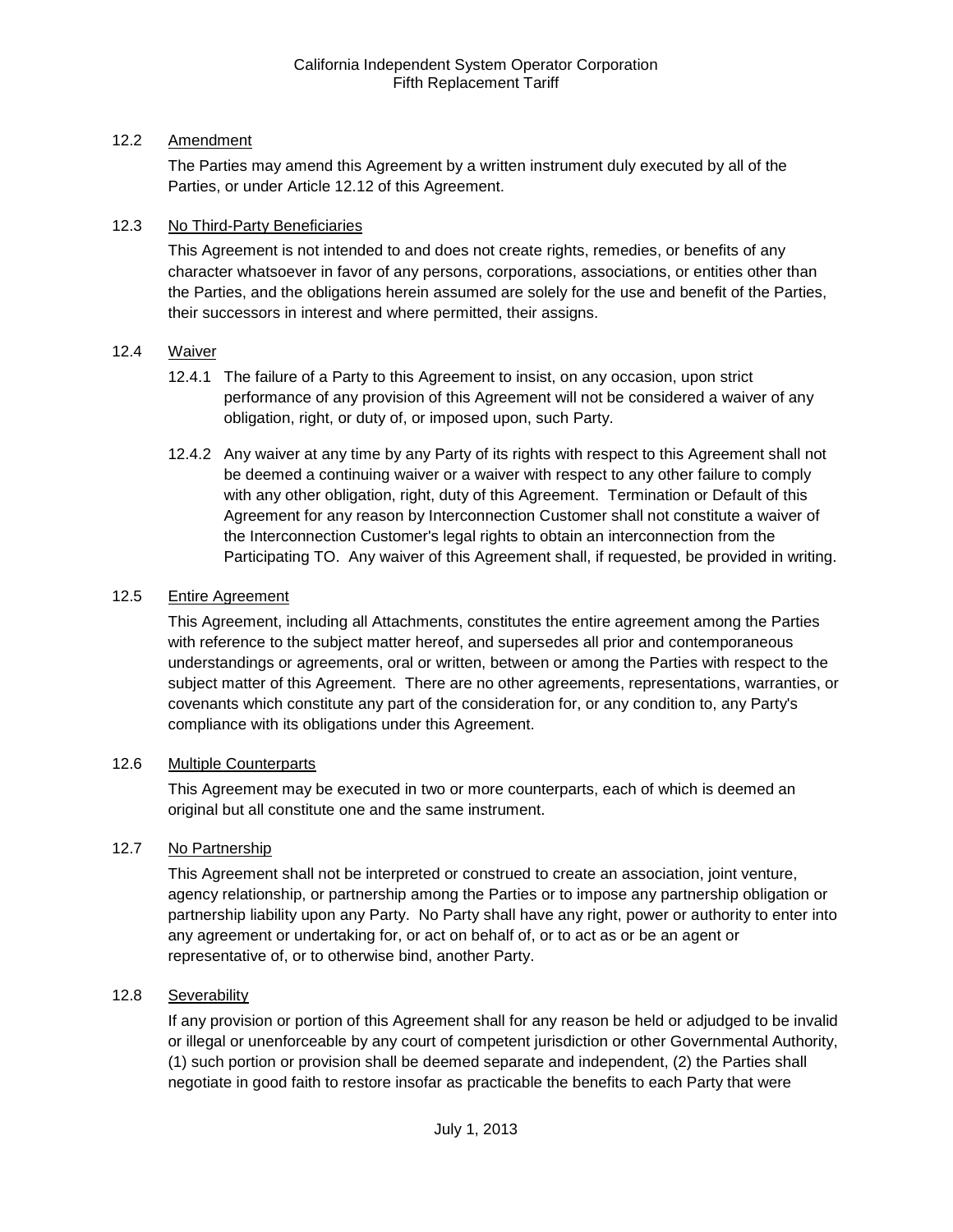affected by such ruling, and (3) the remainder of this Agreement shall remain in full force and effect.

#### <span id="page-23-0"></span>12.9 Security Arrangements

Infrastructure security of electric system equipment and operations and control hardware and software is essential to ensure day-to-day reliability and operational security. FERC expects all transmission providers, market participants, and interconnection customers interconnected to electric systems to comply with the recommendations offered by the President's Critical Infrastructure Protection Board and, eventually, best practice recommendations from the electric reliability authority. All public utilities are expected to meet basic standards for system infrastructure and operational security, including physical, operational, and cyber-security practices.

# <span id="page-23-1"></span>12.10 Environmental Releases

Each Party shall notify the other Parties, first orally and then in writing, of the release of any hazardous substances, any asbestos or lead abatement activities, or any type of remediation activities related to the Small Generating Facility or the Interconnection Facilities, each of which may reasonably be expected to affect the other Parties. The notifying Party shall (1) provide the notice as soon as practicable, provided such Party makes a good faith effort to provide the notice no later than 24 hours after such Party becomes aware of the occurrence, and (2) promptly furnish to the other Parties copies of any publicly available reports filed with any governmental authorities addressing such events.

#### <span id="page-23-2"></span>12.11 Subcontractors

Nothing in this Agreement shall prevent a Party from utilizing the services of any subcontractor as it deems appropriate to perform its obligations under this Agreement; provided, however, that each Party shall require its subcontractors to comply with all applicable terms and conditions of this Agreement in providing such services and each Party shall remain primarily liable to the other Parties for the performance of such subcontractor.

- 12.11.1 The creation of any subcontract relationship shall not relieve the hiring Party of any of its obligations under this Agreement. The hiring Party shall be fully responsible to the other Parties for the acts or omissions of any subcontractor the hiring Party hires as if no subcontract had been made; provided, however, that in no event shall the Participating TO or the CAISO be liable for the actions or inactions of the Interconnection Customer or its subcontractors with respect to obligations of the Interconnection Customer under this Agreement. Any applicable obligation imposed by this Agreement upon the hiring Party shall be equally binding upon, and shall be construed as having application to, any subcontractor of such Party.
- 12.11.2 The obligations under this article will not be limited in any way by any limitation of subcontractor's insurance.

#### <span id="page-23-3"></span>12.12 Reservation of Rights

The CAISO and Participating TO shall each have the right to make a unilateral filing with FERC to modify this Agreement pursuant to section 205 or any other applicable provision of the Federal Power Act and FERC's rules and regulations thereunder with respect to the following articles of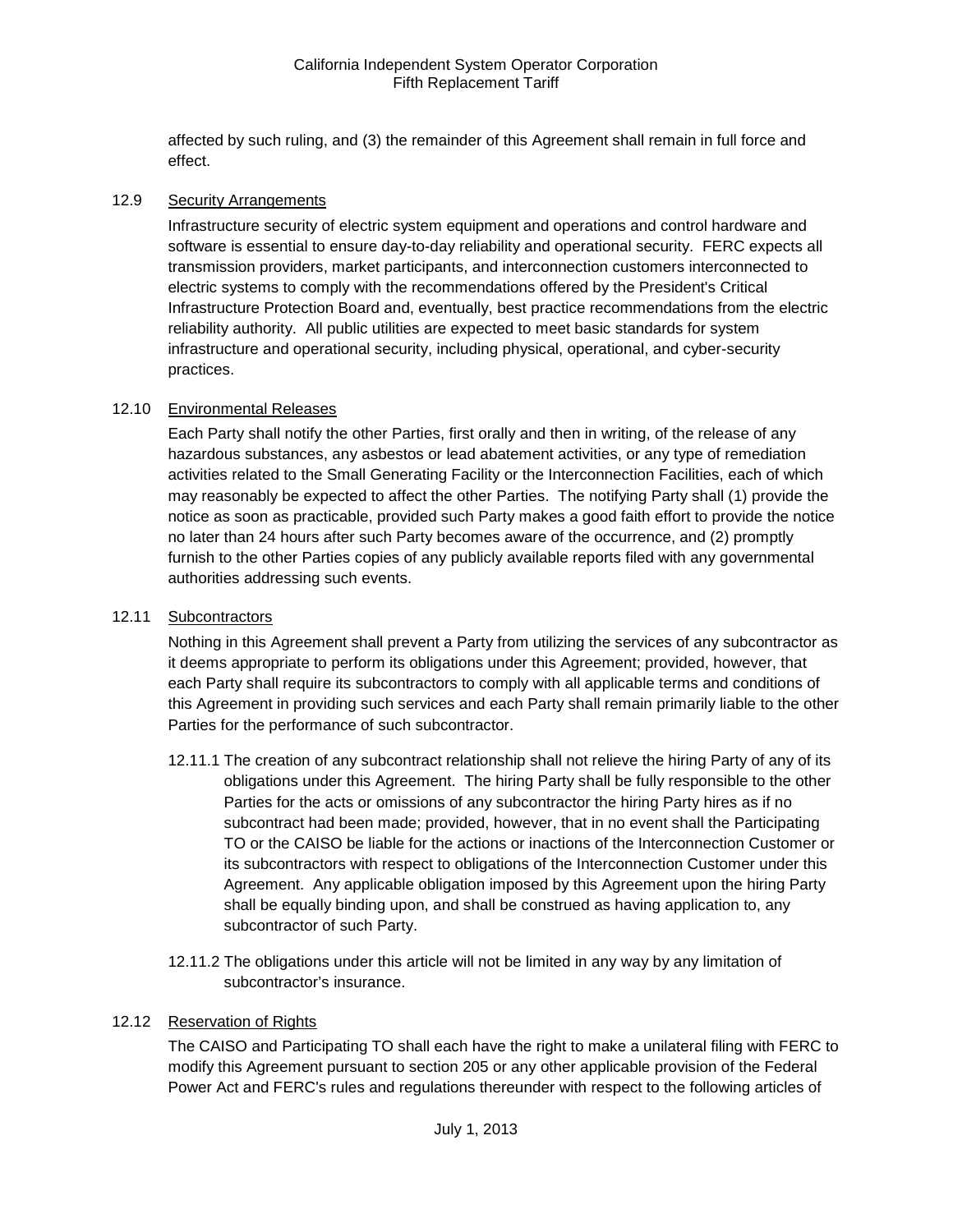this Agreement and with respect to any rates, terms and conditions, charges, classifications of service, rule or regulation covered by these articles:

Introductory Paragraph, 1.1, 1.2, 1.3, 1.4, 1.5.1, 1.5.2, 1.5.3, 1.5.4, 1.5.5, 1.5.6, 1.5.7, 1.6, 1.7, 1.8.1, 1.9, 2.1, 2.2.1, 2.3, 3, 4.1.1 (last sentence only), 5.1, 5.3, 6.2, 7, 8, 9, 11, 12, 13, Attachment 1, Attachment 4, Attachment 5, and Attachment 7.

The Participating TO shall have the exclusive right to make a unilateral filing with FERC to modify this Agreement pursuant to section 205 or any other applicable provision of the Federal Power Act and FERC's rules and regulations thereunder with respect to the following articles of this Agreement and with respect to any rates, terms and conditions, charges, classifications of service, rule or regulation covered by these articles:

2.2.2, 4.1.1 (all but the last sentence), 4.1.2, 4.2, 5.2, 6.1.1 (all but the last sentence), 6.1.2, 10 (all but preamble), Attachment 2, Attachment 3 and Attachment 6.

The CAISO shall have the exclusive right to make a unilateral filing with FERC to modify this Agreement pursuant to section 205 or any other applicable provision of the Federal Power Act and FERC's rules and regulations thereunder with respect to the following articles of this Agreement and with respect to any rates, terms and conditions, charges, classifications of service, rule or regulation covered by these articles:

1.8.2, 6.1.1 (last sentence only) and 10 (preamble only).

The Interconnection Customer, the CAISO, and the Participating TO shall have the right to make a unilateral filing with FERC to modify this Agreement under any applicable provision of the Federal Power Act and FERC's rules and regulations; provided that each Party shall have the right to protest any such filing by another Party and to participate fully in any proceeding before FERC in which such modifications may be considered. Nothing in this Agreement shall limit the rights of the Parties or of FERC under sections 205 or 206 of the Federal Power Act and FERC's rules and regulations, except to the extent that the Parties otherwise mutually agree as provided herein.

# <span id="page-24-0"></span>12.13 Annual Reassessment Process

In accordance with Section 7.4 of the GIDAP, the CAISO will perform an annual reassessment in which it will update certain base case data prior to beginning the GIDAP Phase II Interconnection Studies. As set forth in Section 7.4 of the GIDAP, the CAISO may determine through this assessment that Delivery Network Upgrades already identified and included in executed Generator Interconnection Agreements should be modified in order to reflect the current circumstances of Interconnection Customers in the queue, including any withdrawals therefrom, and any additions and upgrades approved in the CAISO's most recent Transmission Planning Process cycle. To the extent that this determination modifies the scope or characteristics of, or the financial responsibility for, any Delivery Network Upgrades determined pursuant to this SGIA, such modification(s) will be reflected through an amendment to this SGIA.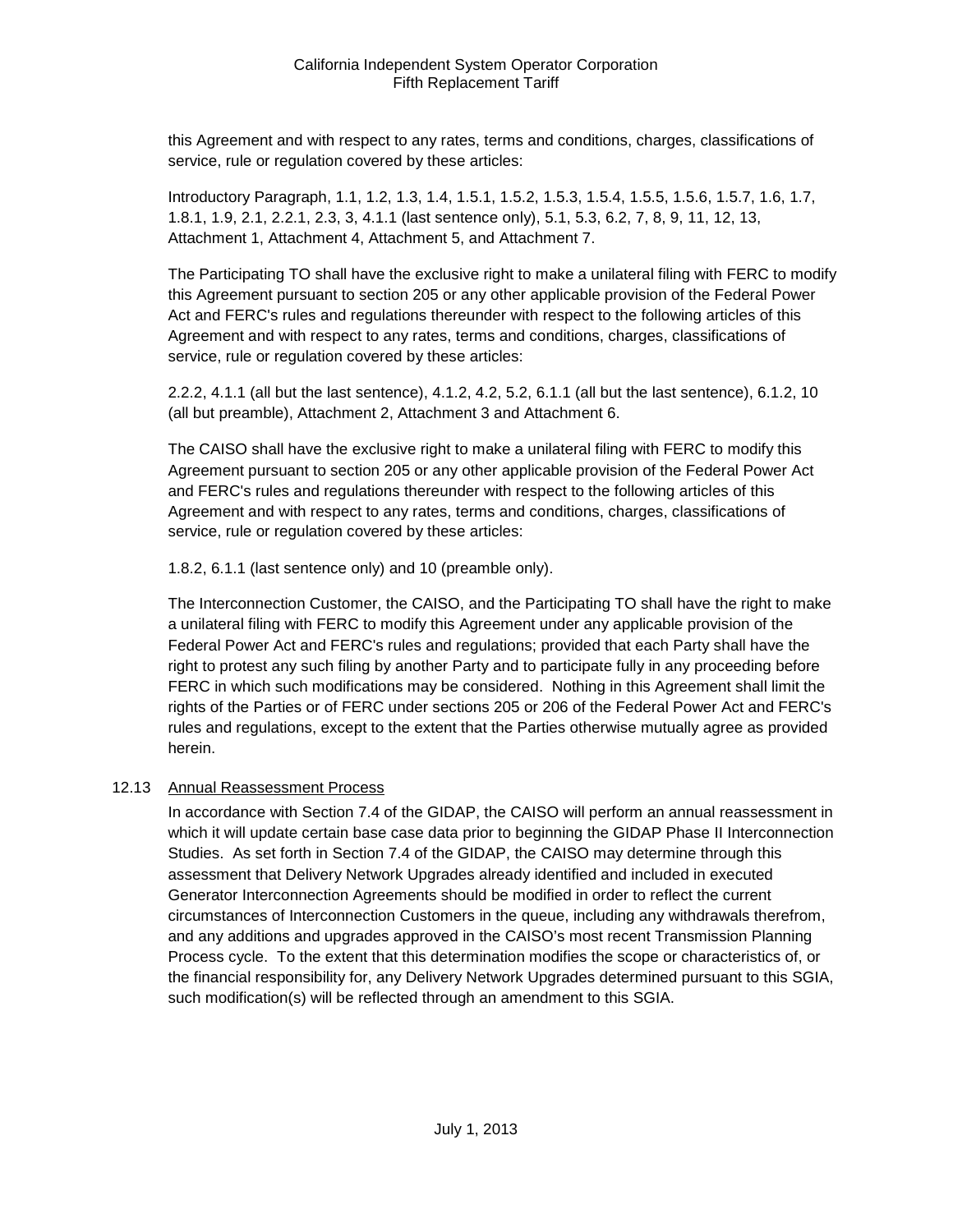#### <span id="page-25-0"></span>**Article 13. Notices**

<span id="page-25-1"></span>

<span id="page-25-2"></span> $13.2$ 

Unless otherwise provided in this Agreement, any written notice, demand, or request required or authorized in connection with this Agreement ("Notice") shall be deemed properly given if delivered in person, delivered by recognized national courier service, or sent by first class mail, postage prepaid, to the person specified below:

| If to the Interconnection Customer:                                 |                                                    |  |
|---------------------------------------------------------------------|----------------------------------------------------|--|
|                                                                     |                                                    |  |
|                                                                     |                                                    |  |
|                                                                     |                                                    |  |
|                                                                     |                                                    |  |
| If to the Participating TO:                                         |                                                    |  |
|                                                                     |                                                    |  |
|                                                                     |                                                    |  |
|                                                                     |                                                    |  |
|                                                                     |                                                    |  |
|                                                                     |                                                    |  |
| If to the CAISO:                                                    |                                                    |  |
|                                                                     | California Independent System Operator Corporation |  |
|                                                                     |                                                    |  |
| 250 Outcropping Way                                                 |                                                    |  |
| Folsom, CA 95630                                                    |                                                    |  |
| Phone: 916-351-4400                                                 |                                                    |  |
|                                                                     |                                                    |  |
|                                                                     |                                                    |  |
| <b>Billing and Payment</b>                                          |                                                    |  |
| Billings and payments shall be sent to the addresses set out below: |                                                    |  |
|                                                                     |                                                    |  |
|                                                                     |                                                    |  |
|                                                                     |                                                    |  |
|                                                                     |                                                    |  |
|                                                                     |                                                    |  |
|                                                                     |                                                    |  |
|                                                                     |                                                    |  |
|                                                                     |                                                    |  |
|                                                                     |                                                    |  |

#### <span id="page-25-3"></span>13.3 Alternative Forms of Notice

Any notice or request required or permitted to be given by any Party to the other Parties and not required by this Agreement to be given in writing may be so given by telephone, facsimile or email to the telephone numbers and e-mail addresses set out below:

If to the Interconnection Customer:

| Interconnection Customer: |  |
|---------------------------|--|
| Attention:                |  |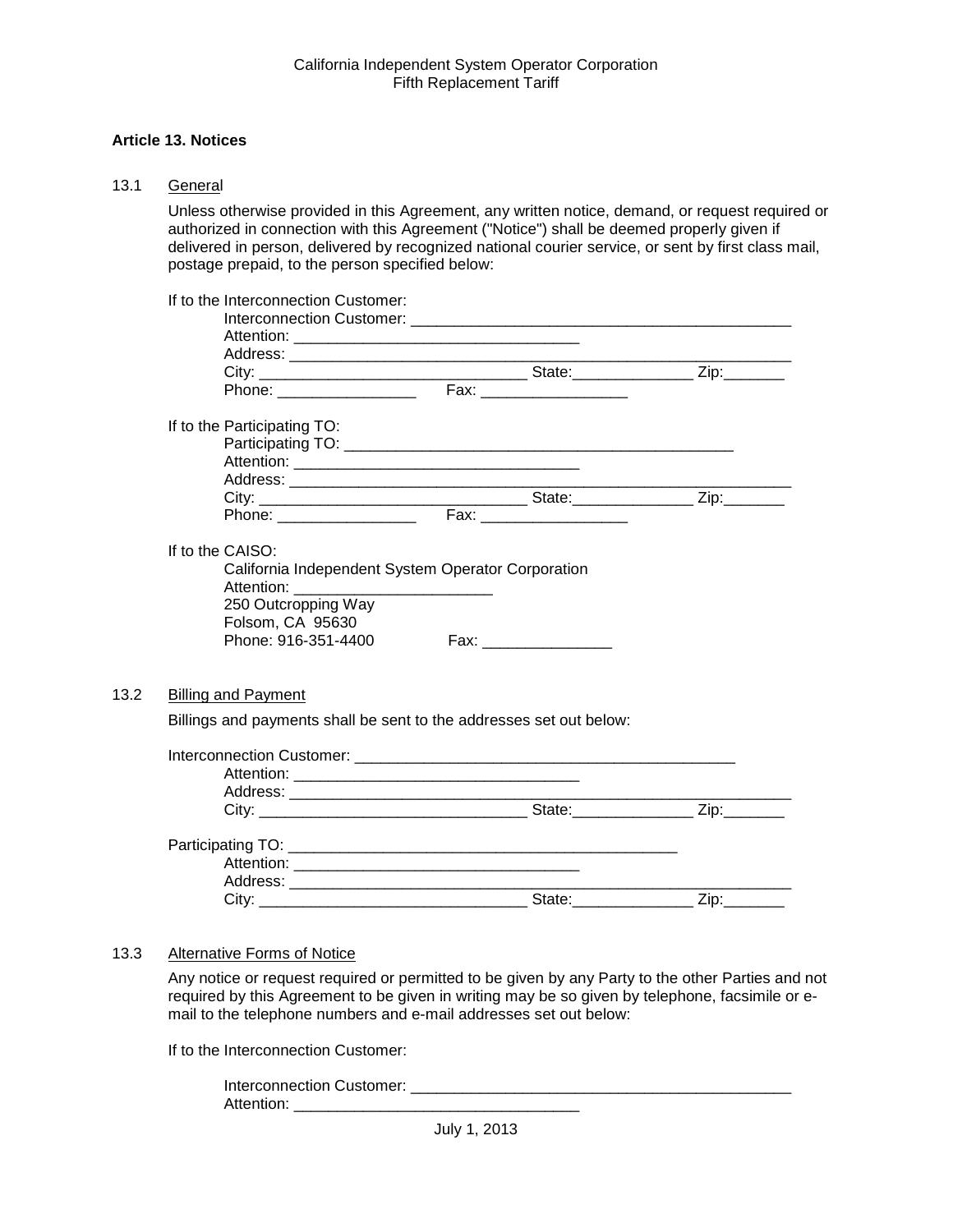| Phone: ___________________  |                                                    | Fax: ________________________ |  |
|-----------------------------|----------------------------------------------------|-------------------------------|--|
|                             |                                                    |                               |  |
| If to the Participating TO: |                                                    |                               |  |
|                             |                                                    |                               |  |
|                             |                                                    |                               |  |
|                             |                                                    |                               |  |
|                             |                                                    |                               |  |
|                             |                                                    |                               |  |
|                             |                                                    |                               |  |
| If to the CAISO:            |                                                    |                               |  |
|                             | California Independent System Operator Corporation |                               |  |
| 250 Outcropping Way         |                                                    |                               |  |
| Folsom CA 95630             |                                                    |                               |  |

| Folsom, CA 95630    |      |
|---------------------|------|
| Phone: 916-351-4400 | Fax: |
| E-mail address:     |      |
|                     |      |

#### <span id="page-26-0"></span>13.4 Designated Operating Representative

The Parties may also designate operating representatives to conduct the communications which may be necessary or convenient for the administration of this Agreement. This person will also serve as the point of contact with respect to operations and maintenance of the Party's facilities.

Interconnection Customer's Operating Representative:

| Interconnection Customer: Note that the set of the set of the set of the set of the set of the set of the set o |      |        |  |
|-----------------------------------------------------------------------------------------------------------------|------|--------|--|
| Attention:                                                                                                      |      |        |  |
| Address:                                                                                                        |      |        |  |
| City:                                                                                                           |      | State: |  |
| Phone:                                                                                                          | Fax: |        |  |

Participating TO's Operating Representative:

| Participating TO: |      |        |     |
|-------------------|------|--------|-----|
| Attention:        |      |        |     |
| Address:          |      |        |     |
| Citv:             |      | State: | ïo: |
| Phone:            | Fax: |        |     |

CAISO's Operating Representative

| California Independent System Operator Corporation |      |
|----------------------------------------------------|------|
| Attention:                                         |      |
| 250 Outcropping Way                                |      |
| Folsom, CA 95630                                   |      |
| Phone: 916-351-4400                                | Fax: |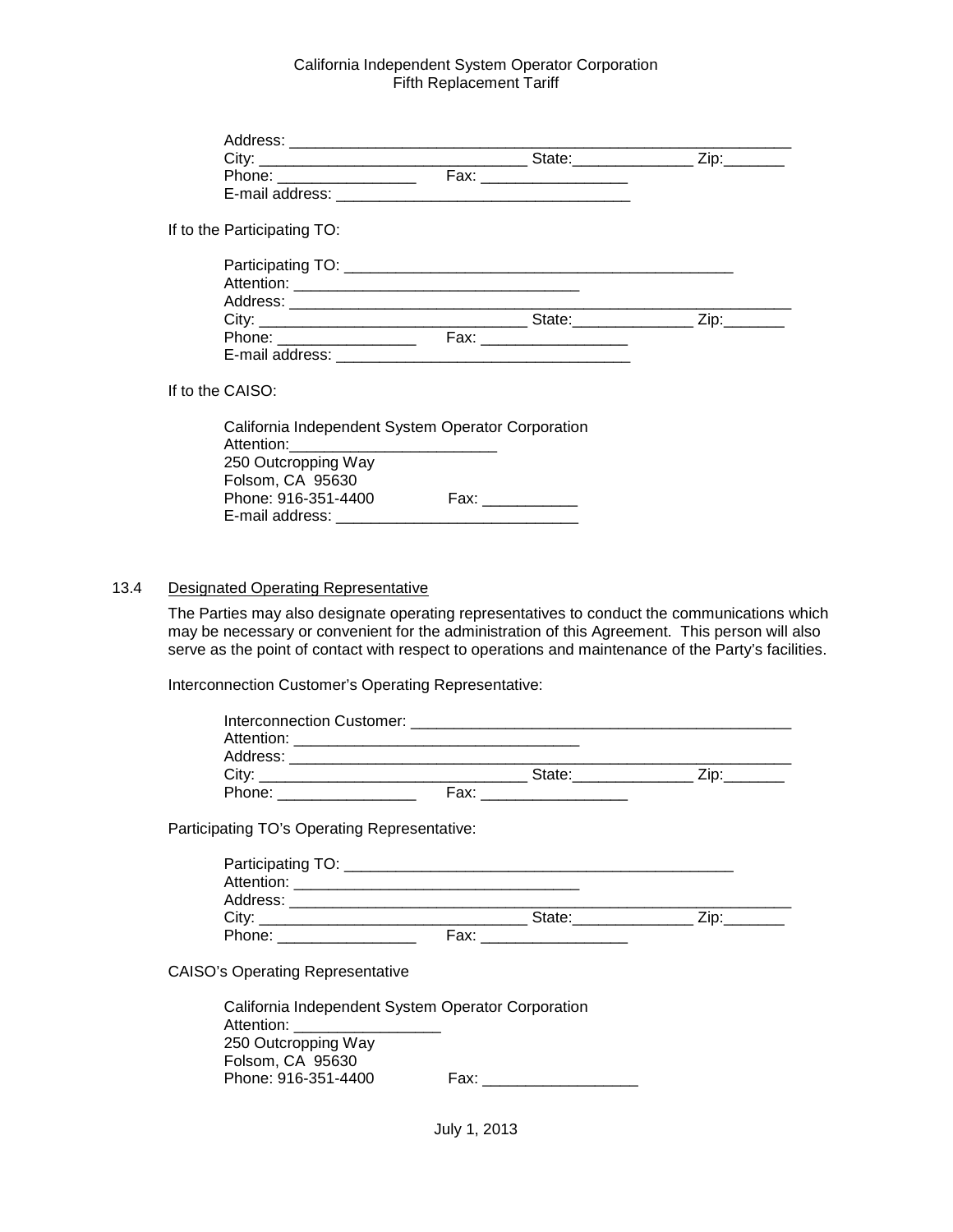# <span id="page-27-0"></span>13.5 Changes to the Notice Information

Any Party may change this information by giving five Business Days written notice to the other Parties prior to the effective date of the change.

#### <span id="page-27-1"></span>**Article 14. Signatures**

IN WITNESS WHEREOF, the Parties have caused this Agreement to be executed by their respective duly authorized representatives.

For the California Independent System Operator Corporation

| Date: ________________________   |  |  |
|----------------------------------|--|--|
| For the Participating TO         |  |  |
|                                  |  |  |
|                                  |  |  |
|                                  |  |  |
| Date: _________________________  |  |  |
| For the Interconnection Customer |  |  |
|                                  |  |  |
|                                  |  |  |
|                                  |  |  |
|                                  |  |  |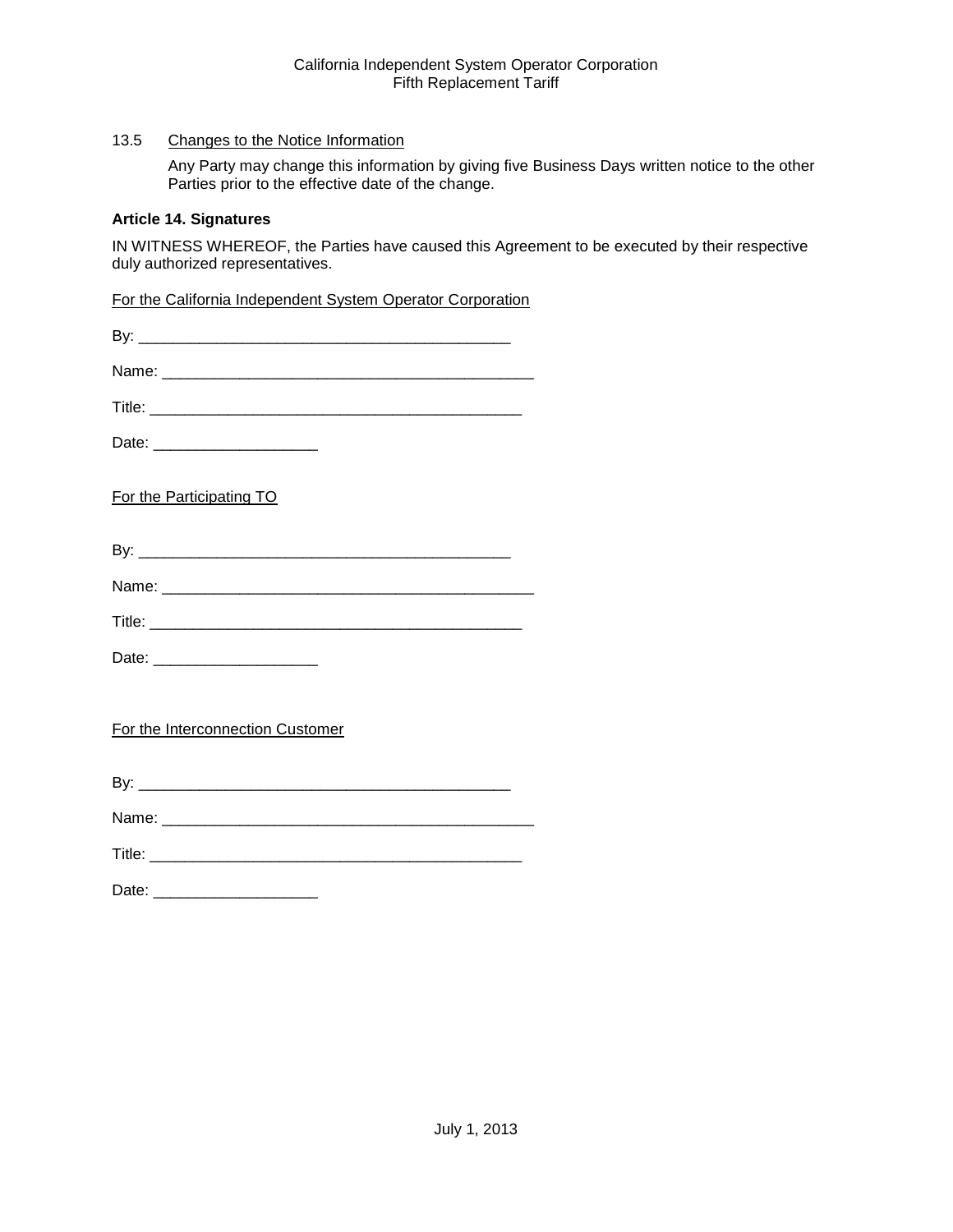# **Attachment 1 Glossary Of Terms**

<span id="page-28-1"></span><span id="page-28-0"></span>**Affected System –** An electric system other than the CAISO Controlled Grid that may be affected by the proposed interconnection, including the Participating TO's electric system that is not part of the CAISO Controlled Grid.

**Applicable Laws and Regulations** – All duly promulgated applicable federal, state and local laws, regulations, rules, ordinances, codes, decrees, judgments, directives, or judicial or administrative orders, permits and other duly authorized actions of any Governmental Authority.

**Area Deliverability Constraint** – A previously identified transmission system operating limit, based on a CAISO interconnection study or transmission planning study and listed on the CAISO website, that would constrain the deliverability of a substantial number of generators if the CAISO were to assign full capacity or partial capacity deliverability status to additional generating facilities in one or more specified geographic or electrical areas of the CAISO Controlled Grid in a total amount that is greater than the TP Deliverability for those areas. May also be a transmission system operating limit that constrains all or most of the same generation already constrained by a previously identified Area Deliverability Constraint.

**Area Delivery Network Upgrade (ADNU)** – A transmission upgrade or addition identified by the CAISO to relieve an Area Deliverability Constraint.

**Balancing Authority Area** - The collection of generation, transmission, and loads within the metered boundaries of the Balancing Authority. The Balancing Authority maintains load-resource balance within this area.

**Business Day –** Monday through Friday, excluding federal holidays and the day after Thanksgiving Day.

**CAISO Controlled Grid** – The system of transmission lines and associated facilities of the parties to a Transmission Control Agreement that have been placed under the CAISO's Operational Control.

**CAISO Tariff** – The CAISO's tariff, as filed with FERC, and as amended or supplemented from time to time, or any successor tariff.

**Commercial Operation Date** – The date on which a Small Generating Facility commenced generating electricity for sale as agreed upon by the Participating TO and the Interconnection Customer and in accordance with any implementation plan agreed to by the Participating TO and the CAISO for multiple individual generating units or project phases at a Small Generating Facility where an Interconnection Customer intends to establish separate Commercial Operation Dates for those generating units or project phases.

**Default** – The failure of a breaching Party to cure its breach under this Agreement.

**Distribution System** – Those non-CAISO-controlled transmission and distribution facilities owned by the Participating TO.

**Distribution Upgrades** – The additions, modifications, and upgrades to the Participating TO's Distribution System. Distribution Upgrades do not include Interconnection Facilities.

**Generator Interconnection and Deliverability Allocation Procedures (GIDAP)** – The CAISO protocol that sets forth the interconnection and allocation procedures applicable to an Interconnection Request pertaining to a Small Generating Facility that is included in CAISO Tariff Appendix DD.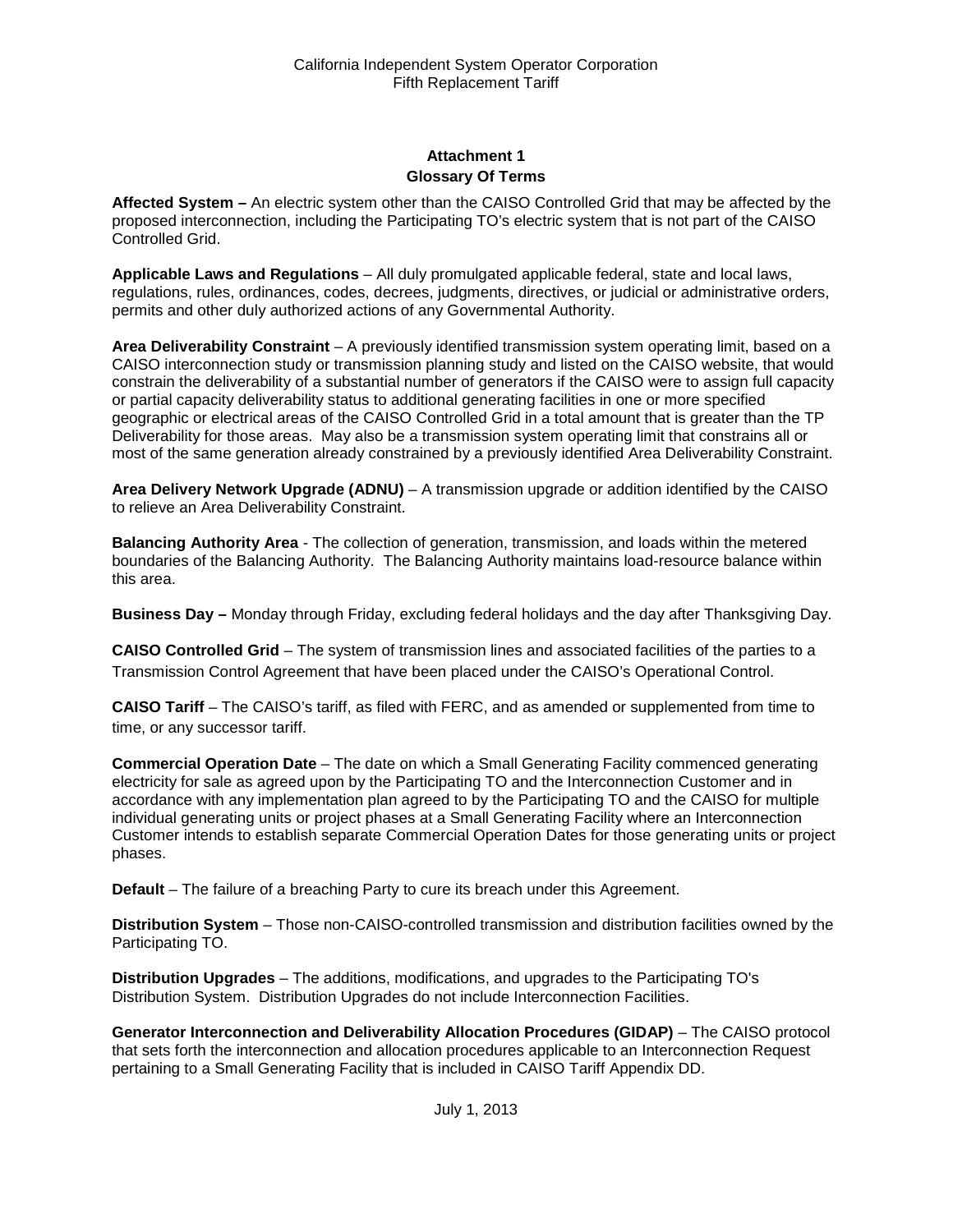**Generating Facility** - An Interconnection Customer's Generating Unit(s) used for the production of electricity identified in the Interconnection Request, but shall not include the Interconnection Customer's Interconnection Facilities.

**Good Utility Practice** – Any of the practices, methods and acts engaged in or approved by a significant portion of the electric utility industry during the relevant time period, or any of the practices, methods and acts which, in the exercise of reasonable judgment in light of the facts known at the time the decision was made, could have been expected to accomplish the desired result at a reasonable cost consistent with good business practices, reliability, safety and expedition. Good Utility Practice is not intended to be any one of a number of the optimum practices, methods, or acts to the exclusion of all others, but rather to be acceptable practices, methods, or acts generally accepted in the region.

**Governmental Authority** – Any federal, state, local or other governmental regulatory or administrative agency, court, commission, department, board, or other governmental subdivision, legislature, rulemaking board, tribunal, or other governmental authority having jurisdiction over the Parties, their respective facilities, or the respective services they provide, and exercising or entitled to exercise any administrative, executive, police, or taxing authority or power; provided, however, that such term does not include the Interconnection Customer, CAISO, Participating TO, or any affiliate thereof.

**Interconnection Facilities** – The Participating TO's Interconnection Facilities and the Interconnection Customer's Interconnection Facilities. Collectively, Interconnection Facilities include all facilities and equipment between the Small Generating Facility and the Point of Interconnection, including any modification, additions or upgrades that are necessary to physically and electrically interconnect the Small Generating Facility to the Participating TO's Transmission System. Interconnection Facilities are sole use facilities and shall not include Distribution Upgrades or Network Upgrades.

**Interconnection Financial Security** – Any of the financial instruments listed in Section 10.1 of the GIDAP that are posted by an Interconnection Customer.

**Interconnection Handbook** – A handbook, developed by the Participating TO and posted on the Participating TO's website or otherwise made available by the Participating TO, describing technical and operational requirements for wholesale generators and loads connected to the Participating TO's Transmission System, as such handbook may be modified or superseded from time to time. The Participating TO's standards contained in the Interconnection Handbook shall be deemed consistent with Good Utility Practice and applicable reliability standards.

**Interconnection Request** – A request, in accordance with the CAISO Tariff, to interconnect a new Small Generating Facility, or to increase the capacity of, or make a Material Modification to the operating characteristics of, an existing Small Generating Facility that is interconnected with the CAISO Controlled Grid.

#### **Interconnection Study** –

- (i) For Interconnection Requests processed under the Cluster Study Process described in the GIDAP, any of the following: the Phase I Interconnection Study conducted or caused to be performed by the CAISO, the reassessment of the Phase I Interconnection Study Base Case conducted or caused to be performed by the CAISO prior to the commencement of the Phase II Interconnection Study, or the Phase II Interconnection Study conducted or caused to be performed by the CAISO, pursuant to the GIDAP.
- (ii) For Interconnection Requests processed under the Independent Study Process described in the GIDAP, the governing study(ies) conducted or caused to be performed by the CAISO pursuant to the GIDAP, which shall consist primarily of a Facilities Study as described in Section 4.5 of the GIDAP, a System Impact Study as described in Section 4.4 of the GIDAP, and, as applicable to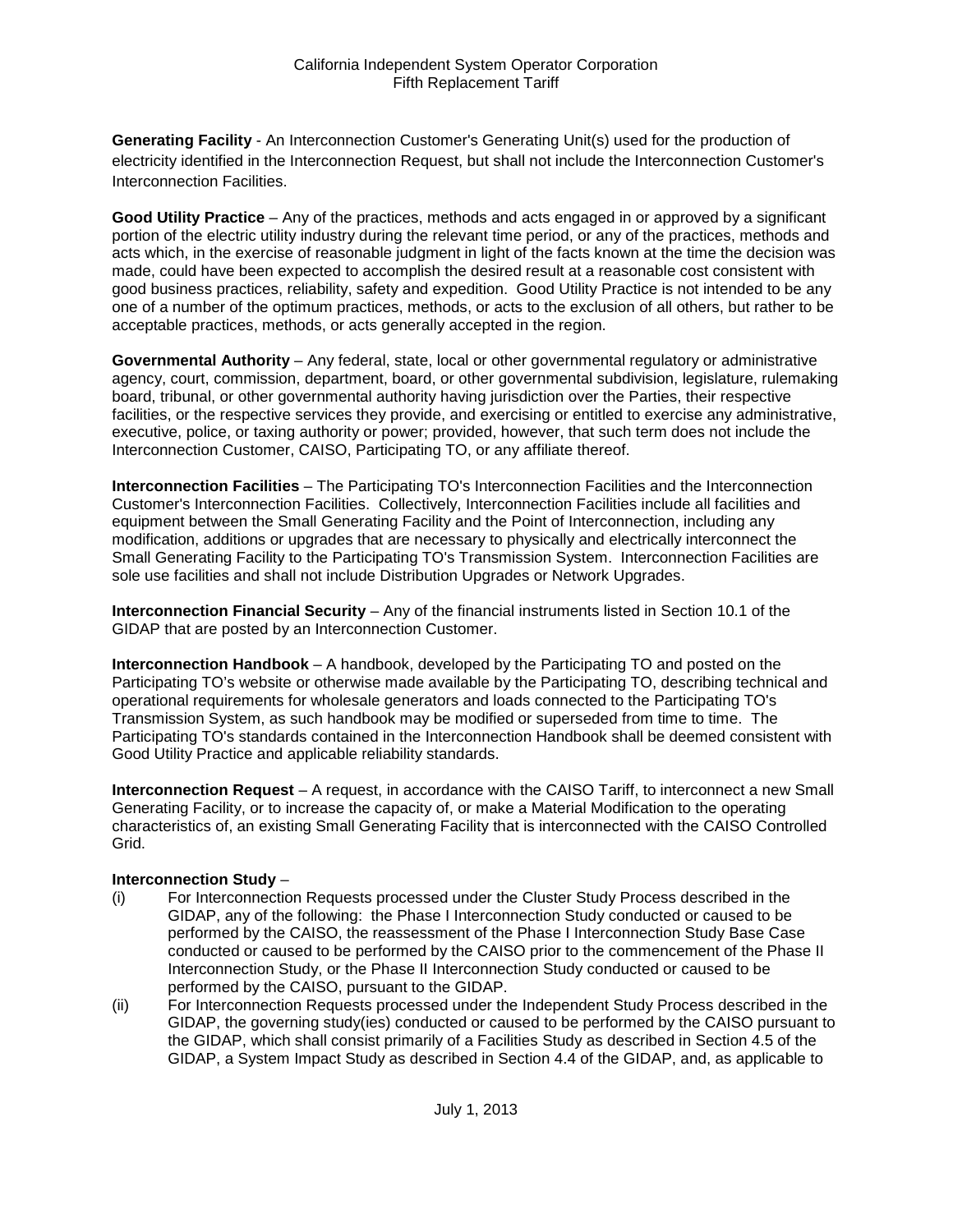Full Capacity Deliverability Status or Partial Deliverability Status, Phase I and Phase Interconnection Studies as described in Section 2.4.3 of the GIDAP.

**Local Deliverability Constraint** – A transmission system operating limit modeled in the GIDAP study process that would be exceeded if the CAISO were to assign full capacity or partial capacity deliverability status to one or more additional generating facilities interconnecting to the CAISO Controlled Grid in a specific local area, and that is not an Area Deliverability Constraint.

**Local Delivery Network Upgrade (LDNU)** – A transmission upgrade or addition identified by the CAISO in the GIDAP study process to relieve a Local Deliverability Constraint.

**CAISO Controlled Grid** – The system of transmission lines and associated facilities of the parties to a Transmission Control Agreement that have been placed under the CAISO's Operational Control.

**CAISO Tariff** – The CAISO's tariff, as filed with FERC, and as amended or supplemented from time to time, or any successor tariff.

**Material Modification** – A modification that has a material impact on the cost or timing of any Interconnection Request or any other valid interconnection request with a later queue priority date.

**Merchant Network Upgrades** – Network Upgrades constructed and owned by an Interconnection Customer pursuant to Article 5.2.1 of this SGIA, Section 13.3 of the GIDAP, and Sections 24.4.6.1 and 36.11 of the CAISO Tariff.

**Network Upgrades** – Additions, modifications, and upgrades to the Participating TO's Transmission System required at or beyond the point at which the Small Generating Facility interconnects with the CAISO Controlled Grid to accommodate the interconnection of the Small Generating Facility with the CAISO Controlled Grid. Network Upgrades do not include Distribution Upgrades.

**Operational Control** – The rights of the CAISO under a Transmission Control Agreement and the CAISO Tariff to direct the parties to the Transmission Control Agreement how to operate their transmission lines and facilities and other electric plant affecting the reliability of those lines and facilities for the purpose of affording comparable non-discriminatory transmission access and meeting applicable reliability criteria.

**Operating Requirements** – Any operating and technical requirements that may be applicable due to the CAISO, Western Electricity Coordinating Council, Balancing Authority Area, or the Participating TO's requirements, including those set forth in this Agreement.

**Option (A) Interconnection Customer** – An Interconnection Customer that elects to interconnect pursuant to Option (A) as set forth in Section 7.2 of the GIDAP.

**Option (B) Interconnection Customer** – An Interconnection Customer that elects to interconnect pursuant to Option (B) as set forth in Section 7.2 of the GIDAP.

**Party or Parties** – The Participating TO, CAISO, Interconnection Customer or the applicable combination of the above.

**Phased Generating Facility** – A Small Generating Facility that is structured to be completed and to achieve Commercial Operation in two or more successive sequences that are specified in this SGIA, such that each sequence comprises a portion of the total megawatt generation capacity of the entire Small Generating Facility.

**Point of Interconnection** – The point where the Interconnection Facilities connect with the Participating TO's Transmission System.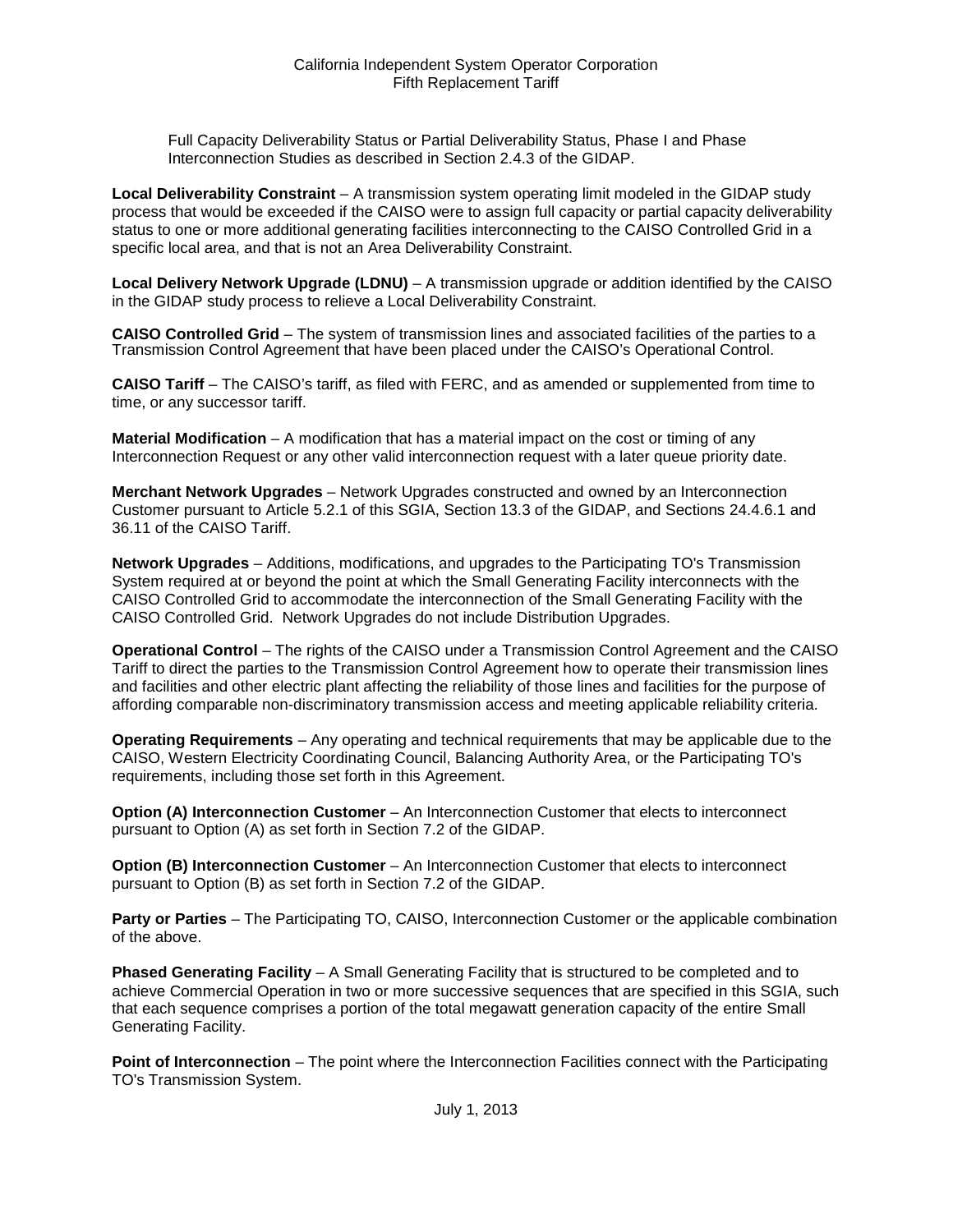**Reasonable Efforts** – With respect to an action required to be attempted or taken by a Party under this Agreement, efforts that are timely and consistent with Good Utility Practice and are otherwise substantially equivalent to those a Party would use to protect its own interests.

**Reliability Network Upgrades (RNU)** – The transmission facilities at or beyond the Point of Interconnection identified in the Interconnection Studies as necessary to interconnect one or more Generating Facility(ies) safely and reliably to the CAISO Controlled Grid, which would not have been necessary but for the interconnection of one or more Generating Facility(ies), including Network Upgrades necessary to remedy short circuit or stability problems, or system operating limits. Reliability Network Upgrades shall only be deemed necessary for system operating limits, occurring under any system condition, which such system operating limits cannot be adequately mitigated through Congestion Management, Operating Procedures, or Special Protection Systems based on the characteristics of the Generating Facilities included in the Interconnection Studies, limitations on market models, systems, or information, or other factors specifically identified in the Interconnection Studies. Reliability Network Upgrades also include, consistent with WECC practice, the facilities necessary to mitigate any adverse impact the Generating Facility's interconnection may have on a path's WECC rating.

**Small Generating Facility** – The Interconnection Customer's device for the production of electricity identified in the Interconnection Request, but shall not include the Interconnection Customer's Interconnection Facilities.

**TP Deliverability** – The capability, measured in MW, of the CAISO Controlled Grid as modified by transmission upgrades and additions identified in the annual Transmission Plan to support the interconnection with Full Capacity Deliverability Status or Partial Capacity Deliverability Status of additional Generating Facilities in a specified geographic or electrical area of the CAISO Controlled Grid.

**Transmission Control Agreement –** CAISO FERC Electric Tariff No. 7.

**Transmission System** – The facilities owned and operated by the Participating TO and that have been placed under the CAISO's Operational Control, which facilities form part of the CAISO Controlled Grid.

**Upgrades** – The required additions and modifications to the Participating TO's Transmission System and Distribution System at or beyond the Point of Interconnection. Upgrades may be Network Upgrades or Distribution Upgrades. Upgrades do not include Interconnection Facilities.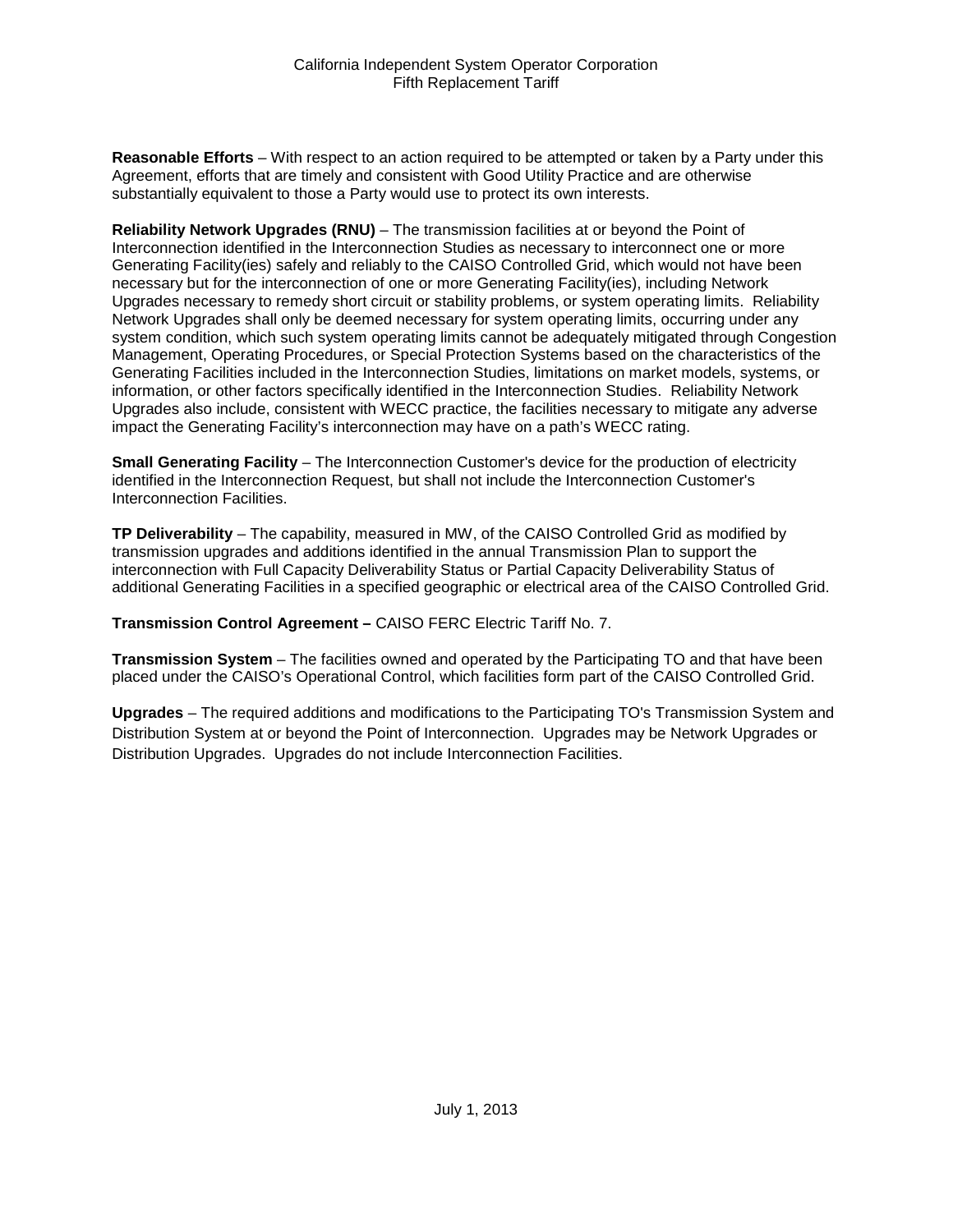# **Attachment 2**

# **Description and Costs of the Small Generating Facility,**

# **Interconnection Facilities, and Metering Equipment**

<span id="page-32-2"></span><span id="page-32-1"></span><span id="page-32-0"></span>Equipment, including the Small Generating Facility, Interconnection Facilities, and metering equipment shall be itemized and identified as being owned by the Interconnection Customer or the Participating TO. The Participating TO will provide a best estimate itemized cost, including overheads, of its Interconnection Facilities and metering equipment, and a best estimate itemized cost of the annual operation and maintenance expenses associated with its Interconnection Facilities and metering equipment.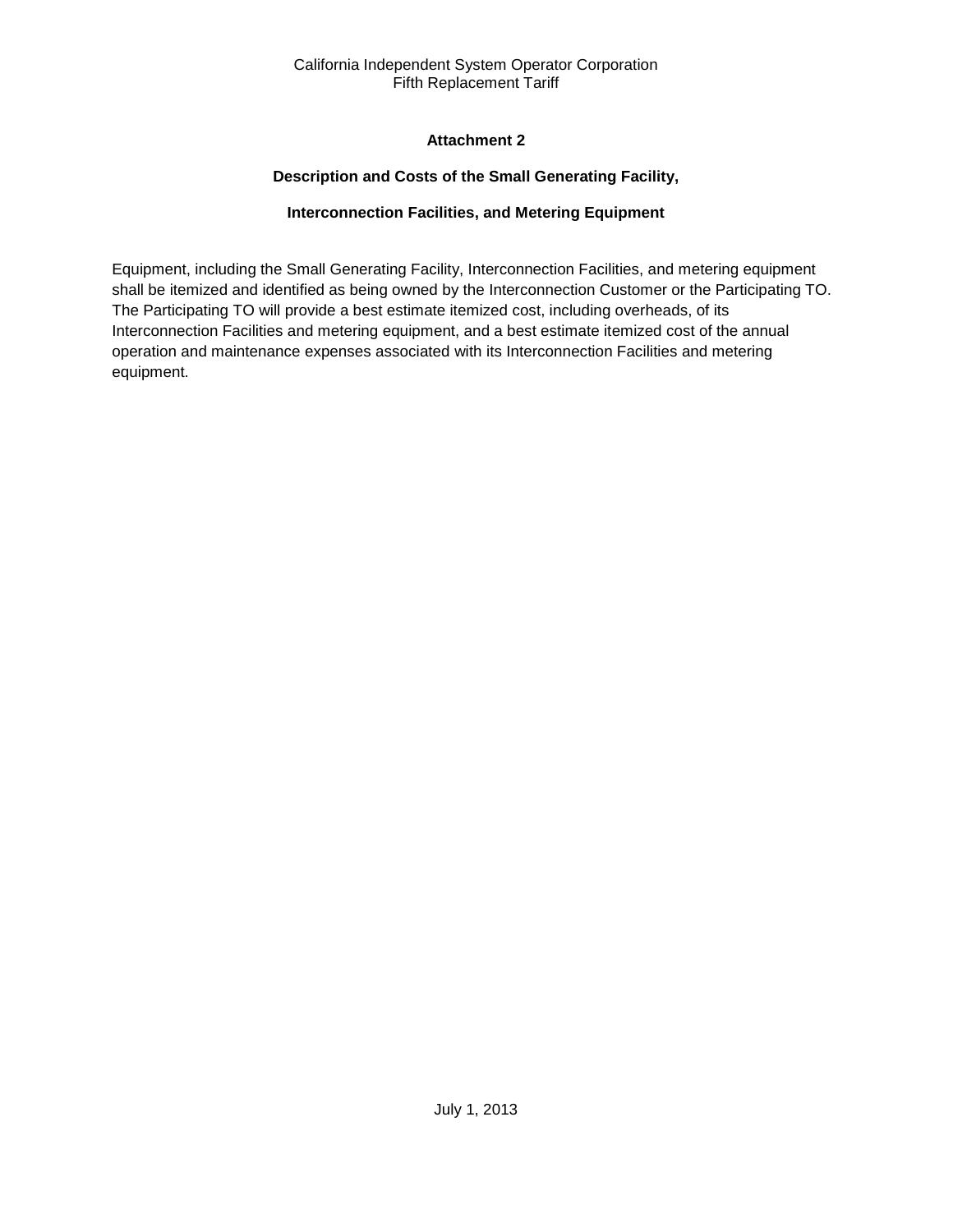# **Attachment 3**

# <span id="page-33-2"></span><span id="page-33-1"></span><span id="page-33-0"></span>**One-line Diagram Depicting the Small Generating Facility, Interconnection**

# **Facilities, Metering Equipment, and Upgrades**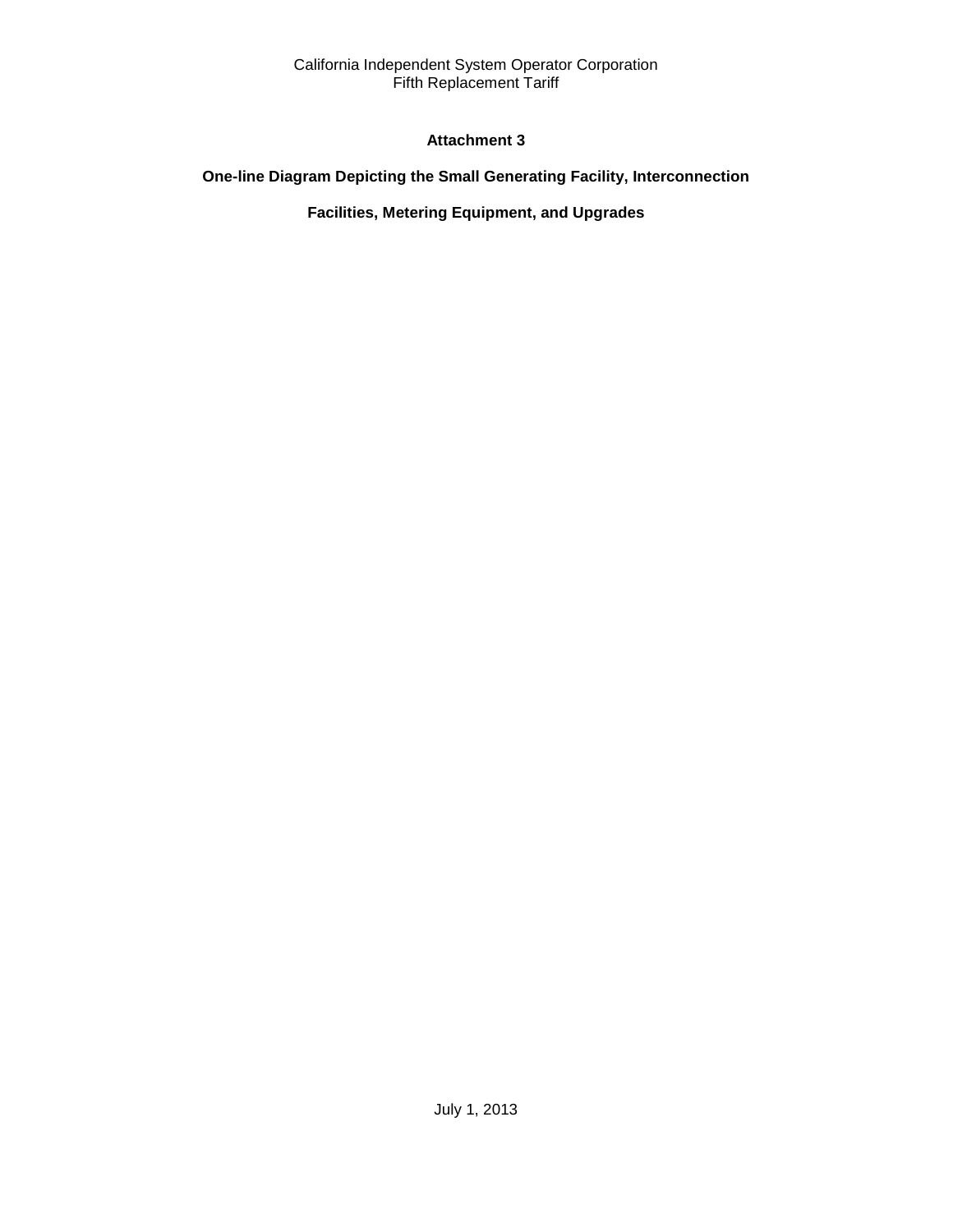# **Attachment 4 Milestones**

<span id="page-34-1"></span><span id="page-34-0"></span>In-Service Date: \_\_\_\_\_\_\_\_\_\_\_\_\_\_\_\_\_\_\_\_\_\_\_\_\_\_

Critical milestones and responsibility as agreed to by the Parties:

| <b>Milestone/Date</b> | <b>Responsible Party</b> |
|-----------------------|--------------------------|
|                       |                          |
|                       |                          |
|                       |                          |
|                       |                          |
|                       |                          |
|                       |                          |
|                       |                          |
|                       |                          |
|                       |                          |
|                       |                          |
| Agreed to by:         |                          |
|                       | Date________________     |
|                       | Date_______________      |
|                       |                          |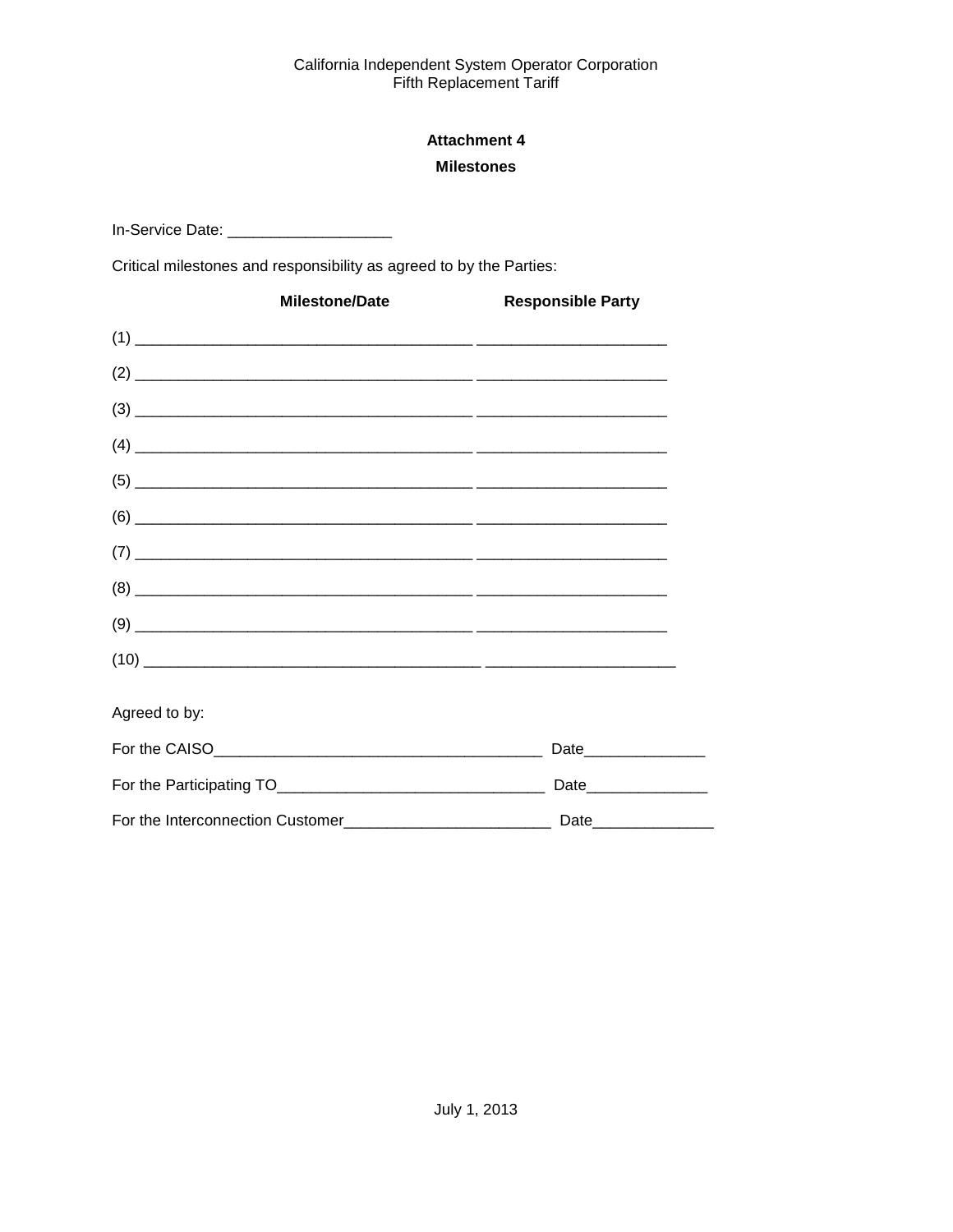# **Attachment 5**

# <span id="page-35-2"></span><span id="page-35-1"></span><span id="page-35-0"></span>**Additional Operating Requirements for the CAISO Controlled Grid and Affected Systems Needed to Support**

# **the Interconnection Customer's Needs**

The Participating TO and the CAISO shall also provide requirements that must be met by the Interconnection Customer prior to initiating parallel operation with the CAISO Controlled Grid.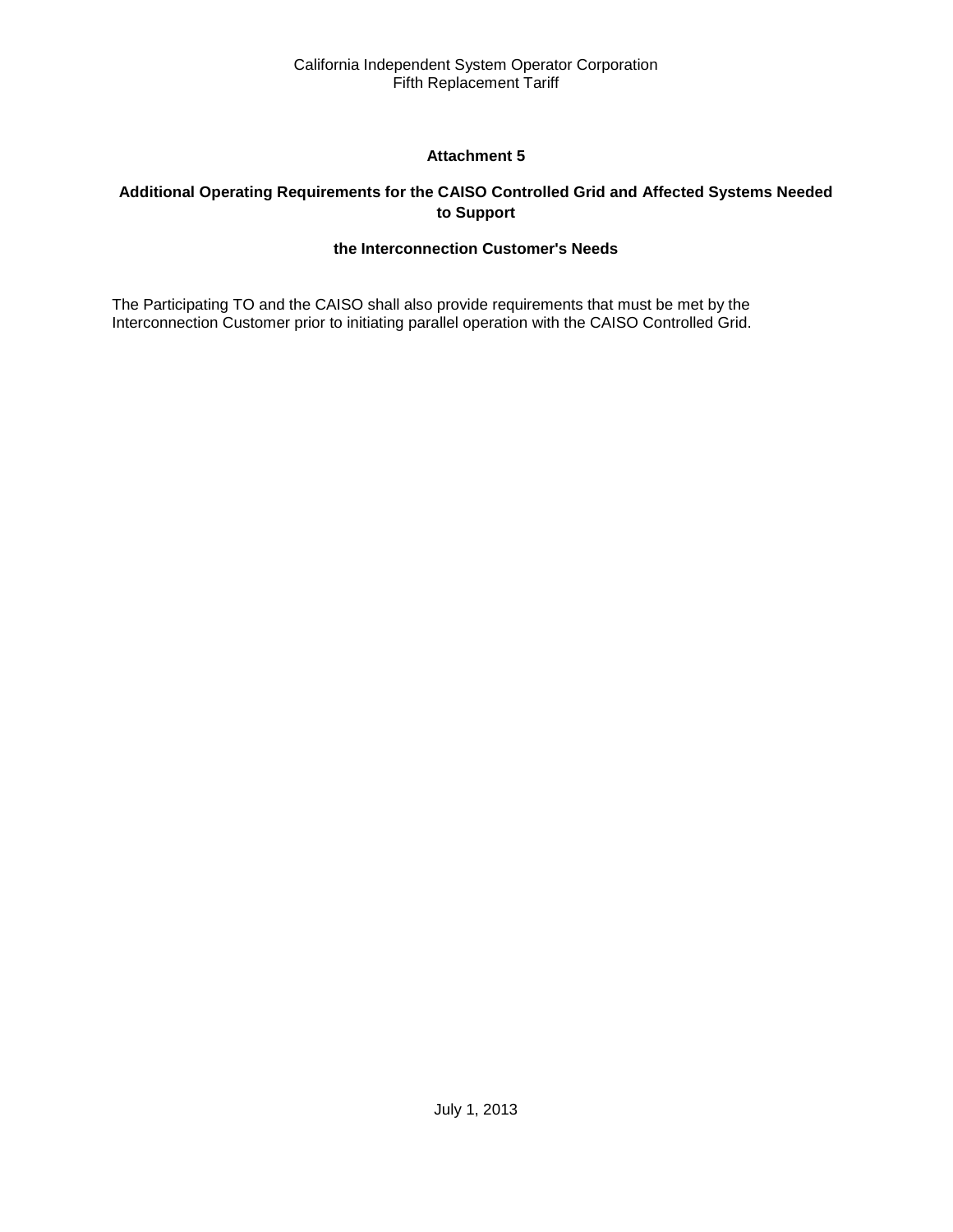# **Attachment 6**

# **Participating TO's Description of its Upgrades**

# **and Best Estimate of Upgrade Costs**

<span id="page-36-2"></span><span id="page-36-1"></span><span id="page-36-0"></span>The Participating TO shall describe Upgrades and provide an itemized best estimate of the cost, including overheads, of the Upgrades and annual operation and maintenance expenses associated with such Upgrades. The Participating TO shall functionalize Upgrade costs and annual expenses as either transmission or distribution related.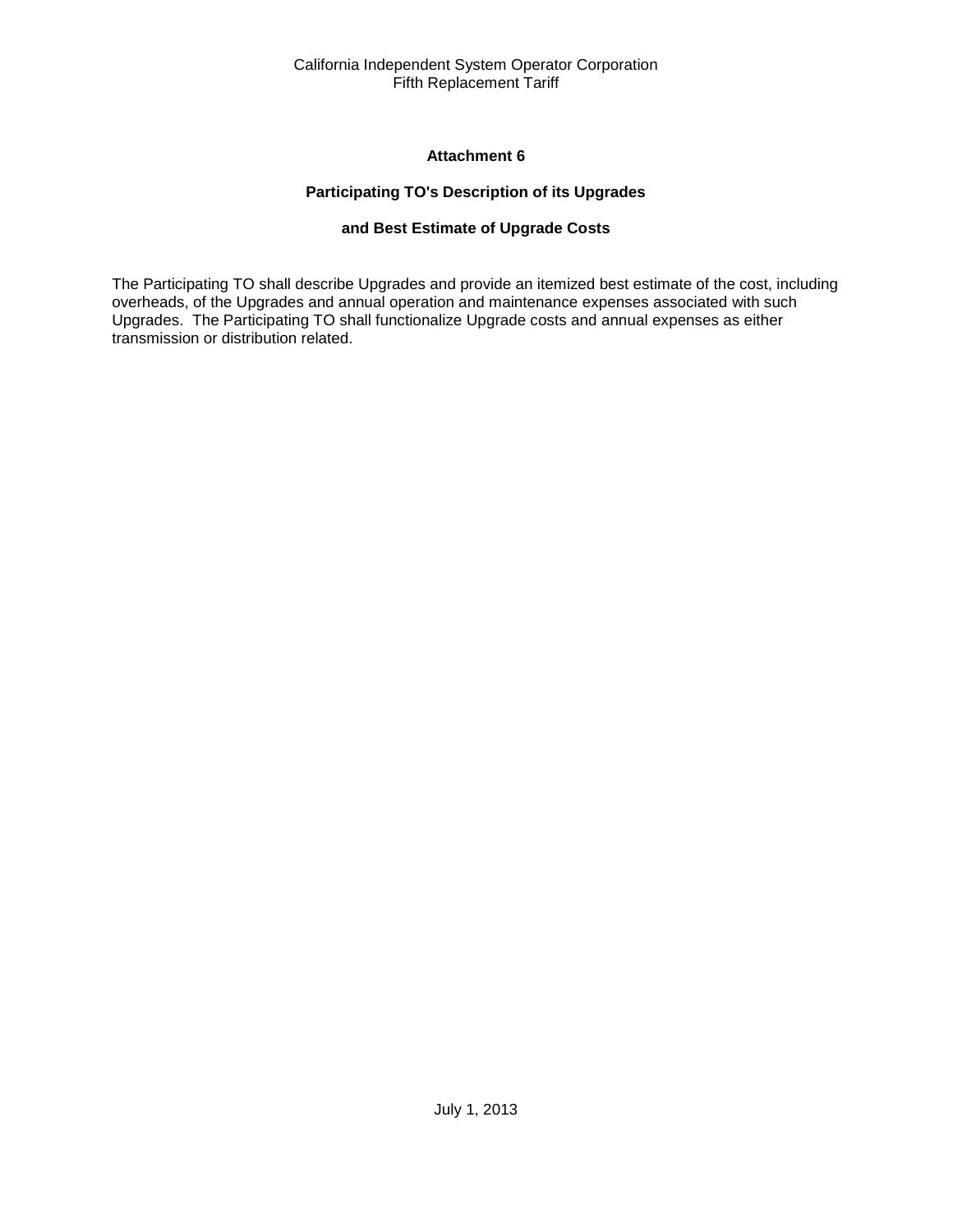# **Attachment 7**

### <span id="page-37-0"></span>**Interconnection Requirements for an Asynchronous Small Generating Facility**

<span id="page-37-1"></span>Attachment 7 sets forth requirements and provisions specific to all Asynchronous Generating Facilities. All other requirements of this Agreement continue to apply to all Asynchronous Generating Facility interconnections.

#### **A. Technical Standards Applicable to Asynchronous Generating Facilities**

#### **i. Low Voltage Ride-Through (LVRT) Capability**

A Asynchronous Generating Facility shall be able to remain online during voltage disturbances up to the time periods and associated voltage levels set forth in the requirements below.

- 1. An Asynchronous Generating Facility shall remain online for the voltage disturbance caused by any fault on the transmission grid, or within the Asynchronous Generating Facility between the Point of Interconnection and the high voltage terminals of the Asynchronous Generating Facility's step up transformer, having a duration equal to the lesser of the normal three-phase fault clearing time (4-9 cycles) or one-hundred fifty (150) milliseconds, plus any subsequent post-fault voltage recovery to the final steady-state post-fault voltage. Clearing time shall be based on the maximum normal clearing time associated with any three-phase fault location that reduces the voltage at the Asynchronous Generating Facility's Point of Interconnection to 0.2 per-unit of nominal voltage or less, independent of any fault current contribution from the Asynchronous Generating Facility.
- 2. An Asynchronous Generating Facility shall remain online for any voltage disturbance caused by a single-phase fault on the transmission grid, or within the Asynchronous Generating Facility between the Point of Interconnection and the high voltage terminals of the Asynchronous Generating Facility's step up transformer, with delayed clearing, plus any subsequent post-fault voltage recovery to the final steady-state post-fault voltage. Clearing time shall be based on the maximum backup clearing time associated with a single point of failure (protection or breaker failure) for any single-phase fault location that reduces any phase-to-ground or phase-to-phase voltage at the Asynchronous Generating Facility's Point of Interconnection to 0.2 per-unit of nominal voltage or less, independent of any fault current contribution from the Asynchronous Generating Facility.
- 3. Remaining on-line shall be defined as continuous connection between the Point of Interconnection and the Asynchronous Generating Facility's units, without any mechanical isolation. Asynchronous Generating Facilities may cease to inject current into the transmission grid during a fault.
- 4. The Asynchronous Generating Facility is not required to remain on line during multi-phased faults exceeding the duration described in Section A.i.1 of this Attachment 7 or single-phase faults exceeding the duration described in Section A.i.2 of this Attachment 7.
- 5. The requirements of this Section A.i. of this Attachment 7 do not apply to faults that occur between the Asynchronous Generating Facility's terminals and the high side of the step-up transformer to the high-voltage transmission system.
- 6. Asynchronous Generating Facilities may be tripped after the fault period if this action is intended as part of a special protection system.